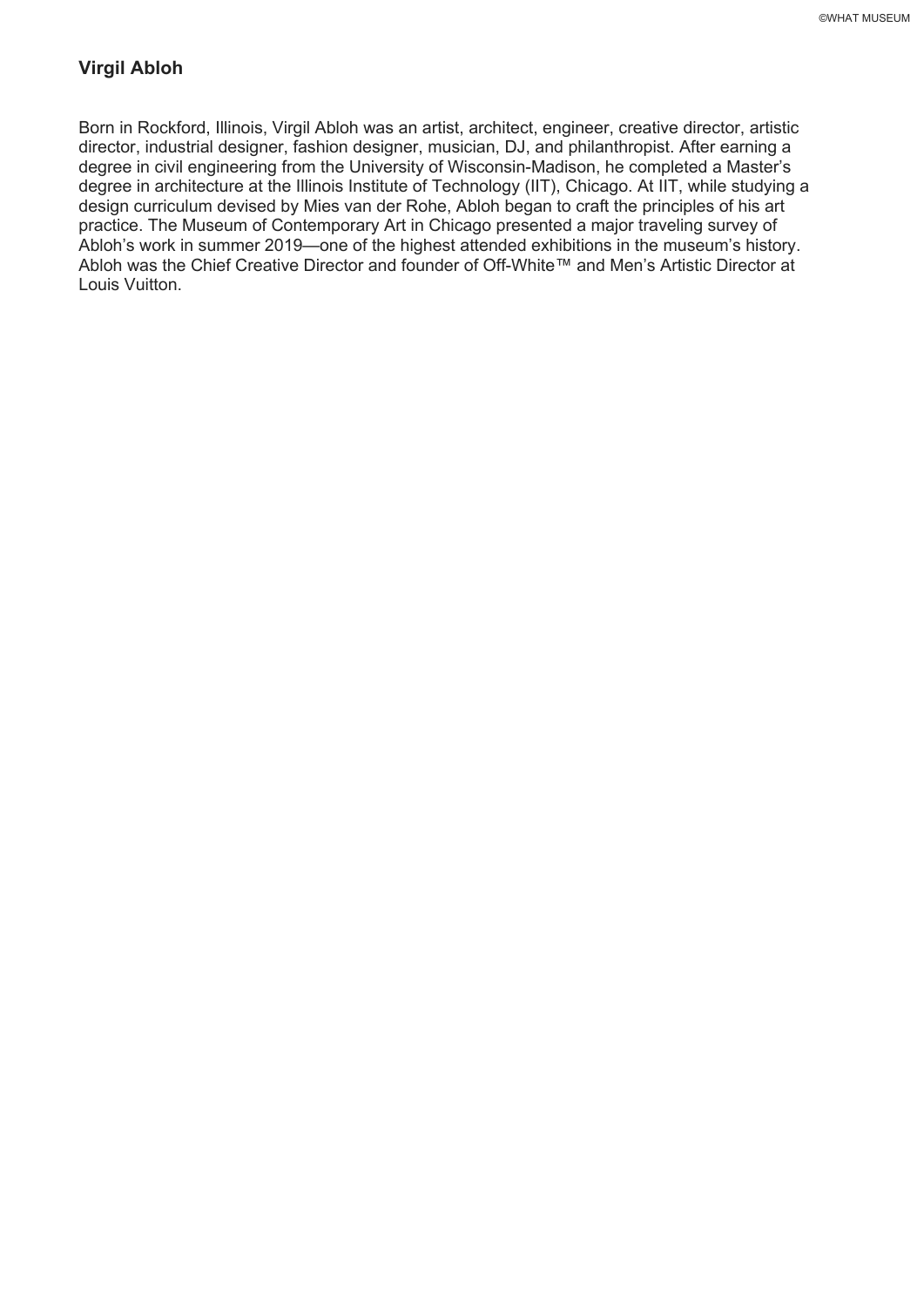## **Daniel Arsham**

Related URL and SNS information Web : https://www.danielarsham.com/  $Instanta$   $\omega$  danielarsham

Born in 1980 in Cleveland, Ohio, USA and raised in Miami, Florida. Arsham graduated from Cooper Union in New York in 2003. He founded Snarkitecture, an architectural project unit, with Alex Mustonen in 2007. Snarkitecture has been creating installations and public art for museums and designed fashion brands stores. As for his individual creation, he has been presenting three dimensional art works, paintings and performances based on the concept of "Fictional Archeology". The artist's works are in both public and private collections in many countries, including the Centre Pompidou and Musée Guimet in Paris, Qatar National Museum in Doha, and the Walker Art Center in Minneapolis. His collaborations with Dior and art projects with Pokémon attracted attention from not only in the art world but also from the fashion scene.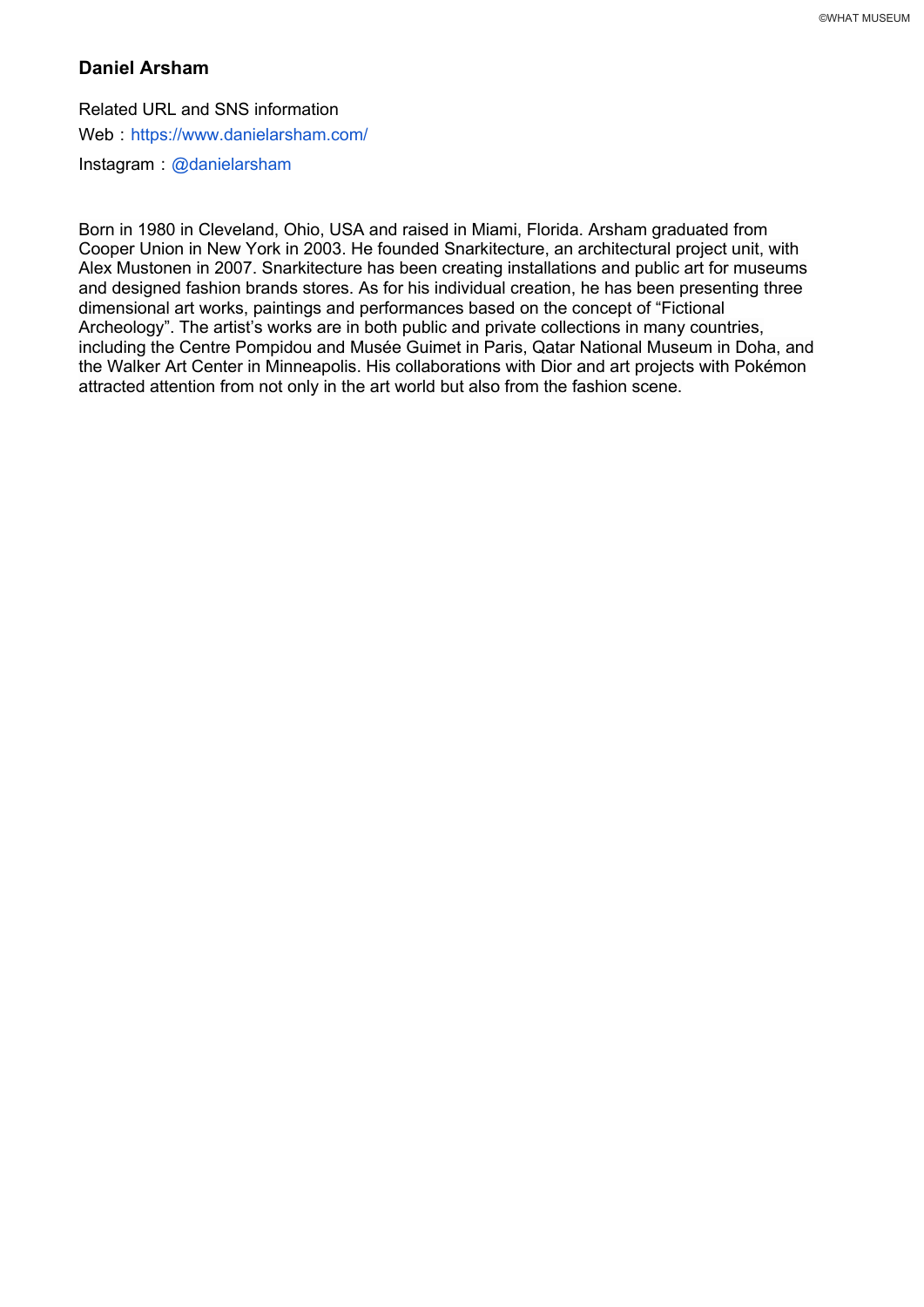#### **Stephan Balkenhol**

Related URL and SNS information Web: http://tomiokoyamagallery.com/artists/stephan-balkenhol/

Born in Germany in 1957, Balkenhol entered the Hamburg School of Fine Arts in 1976, where he studied under the sculptor Ulrich Rückriem. He is currently a professor at the Karlsruhe University of Arts and Design. He creates sculptures, such as standing statues and reliefs of people, animals, and architecture which are carved out of a single block of wood, including the plinth. He portrays an anomalous worldview that is seemingly "ordinary but uncanny," with a casualness and sense of humor.He has participated in many exhibitions around the world, his first solo exhibition in Japan held at the National Museum of Art, Osaka and the Tokyo Opera City Art Gallery attracted tremendous interest.Balkenhol's works are in the collections at many museums around the world, including the Art Institute of Chicago, the Hirshhorn Museum and Sculpture Garden, Los Angeles County Museum of Art, Museum für Moderne Kunst (MMK), The National Museum of Art, Osaka, and The National Museum of Modern Art, Tokyo.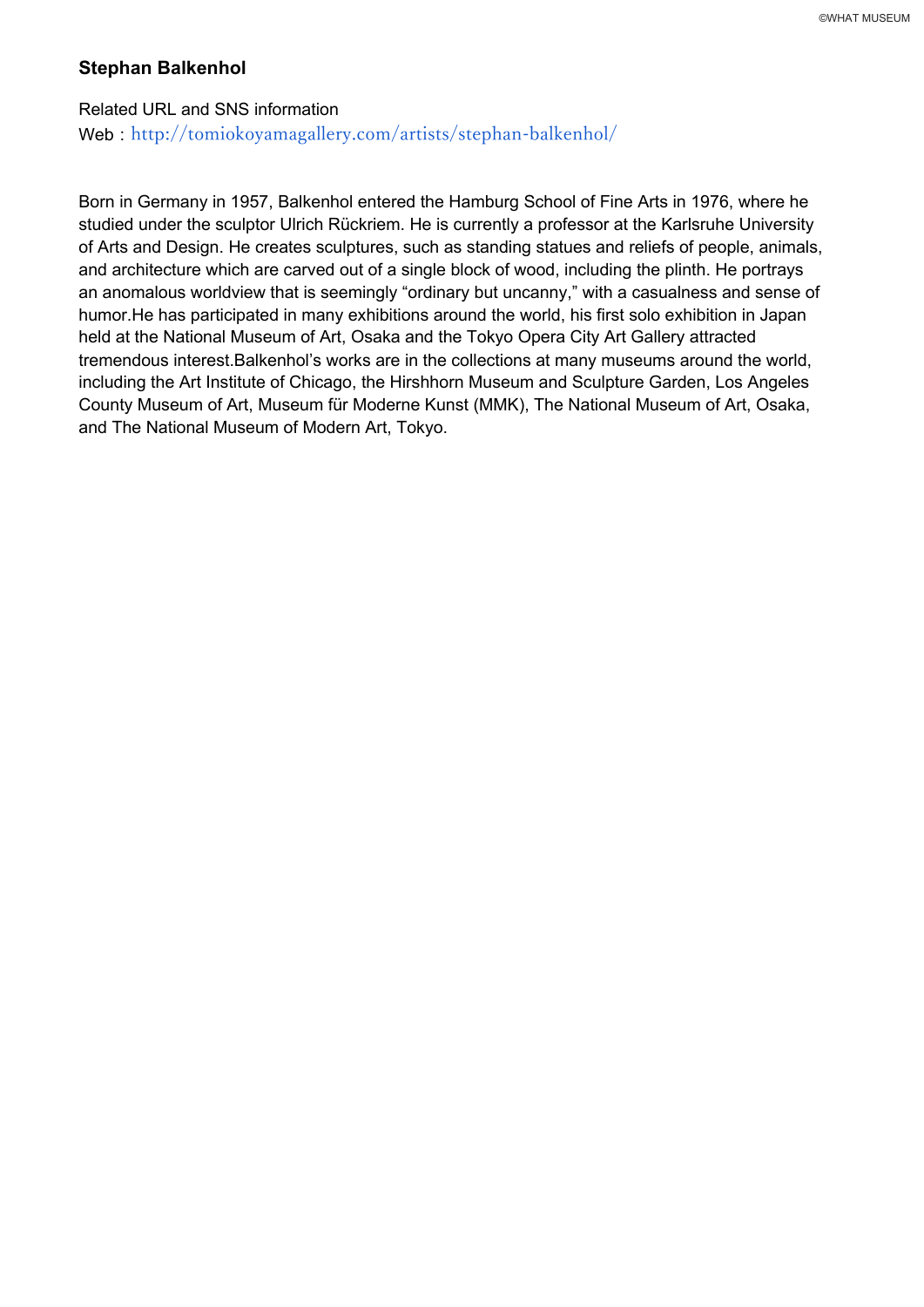### **Marius Bercea**

Related URL and SNS information Web: https://www.makigallery.com/artists/4084/  $Instant$  @marius.bercea

Born in Cluj-Napoca, Romania in 1979. He earned a Master's degree from the University of Art and Design in Cluj-Napoca, Romania. He is known for his surrealistic, large-scale paintings with vivid use of bright colors on dark base that depicts banality and uncertainty of life in Romania in transition of post-communism and early-capitalism. Alongside the likes of Adrian Ghenie and Victor Man, he is one the most important representatives of the Cluj school, a group of painters who coalesced in Cluj-Napoca after the Romanian Revolution. His works are acquired in public and private collections including including the Hudson Valley Center for Contemporary Art (Peekskill, United States), ARKEN Museum of Modern Art (Skovvej, Denmark), Taubman Museum of Art (Roanoke, United States), Kistefos Museum (Jevnaker, Norway), Zabludowicz Collection (London, United Kingdom), Olbricht Collection (Berlin, Germany), Space K Museum (Seoul, South Korea).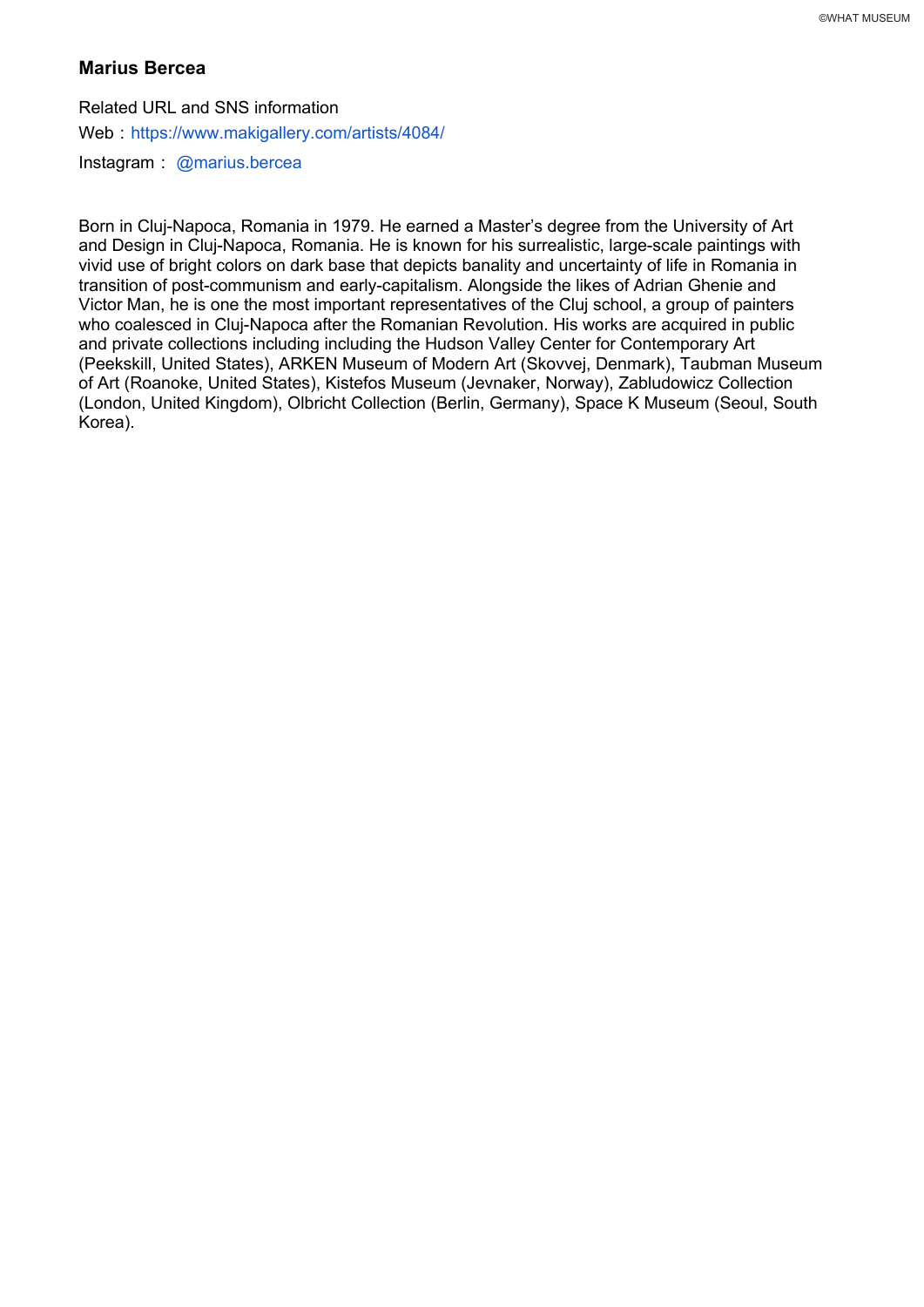# **Mel Bochner**

Related URL and SNS information

Web : http://www.melbochner.net/

Born in 1940 in Pittsburgh, USA. After receiving a Bachelor of Fine Arts from Carnegie Mellon University in Pittsburgh, Bochner studied philosophy at Northwestern University in Chicago. In 1964, he moved to New York and worked as a security guard at the Jewish Museum. In 1966, Bochner was hired by the modern and contemporary art critic Dore Ashton to teach art history at the School of Visual Arts (SVA) in New York. The exhibition "Working Drawings And Other Visible Things On Paper Not Necessarily Meant To Be Viewed As Art" held at the school in the same year became an important exhibition in the history of conceptual art. Since then, he has been working as a conceptual artist, producing works in photography, drawing, and installation. In the late 1970s, he began to make paintings in earnest. In 2012, he held the exhibition "I the Colour Changes" at the Whitechapel Gallery in London, which was a retrospective of his creative activities over the past half-century.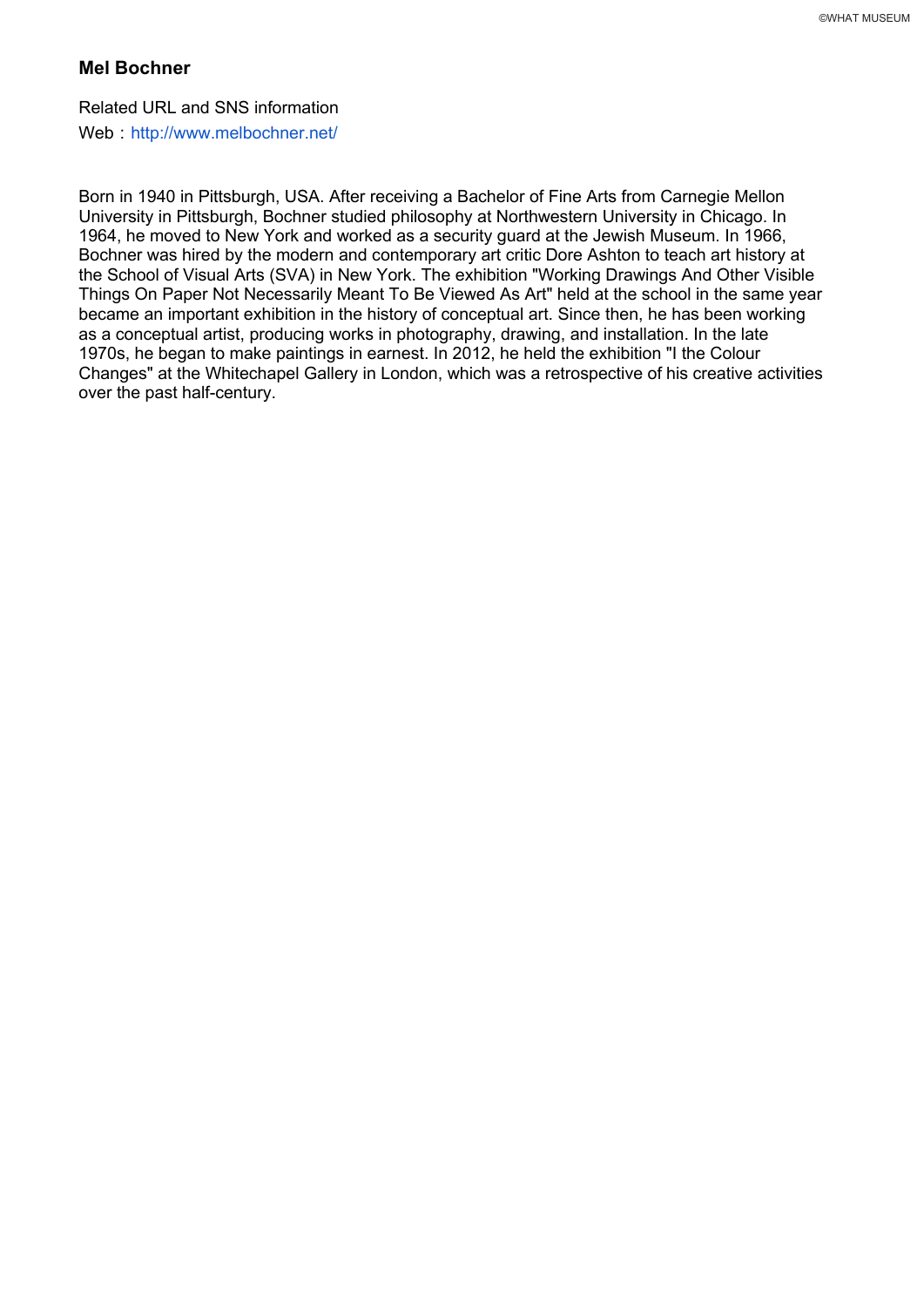# **Javier Calleja**

Related URL and SNS information

Web https://www.callejastudio.com/

Web: https://nanzuka.com/ja/artists/javier\_calleja

Instagram : @javicalleja

Born in Malaga, Spain in 1971. He received a BA in Fine Arts from the Granada University in 2000. He is known for his trademark "BIG EYE" characters and works that bring surprise and humor to viewers to various events within everyday life. Through his experience of supporting Yoshitomo Nara's solo exhibition at the Centro de Arte Contemporáneo de Málaga, he says he was greatly influenced by the methods and distinctive style. Calleja is currently living and working in Malaga and gained attention with the first solo exhibition in Japan in 2018. Recent solo exhibitions include "Clouds through the window" at Galerie Zink in Germany in 2019, "Sooner or Later" at Bill Brady Gallery in Florida in 2020, "Open Your Eyes" at NANZUKA UNDERGROUND and others in Tokyo in 2021.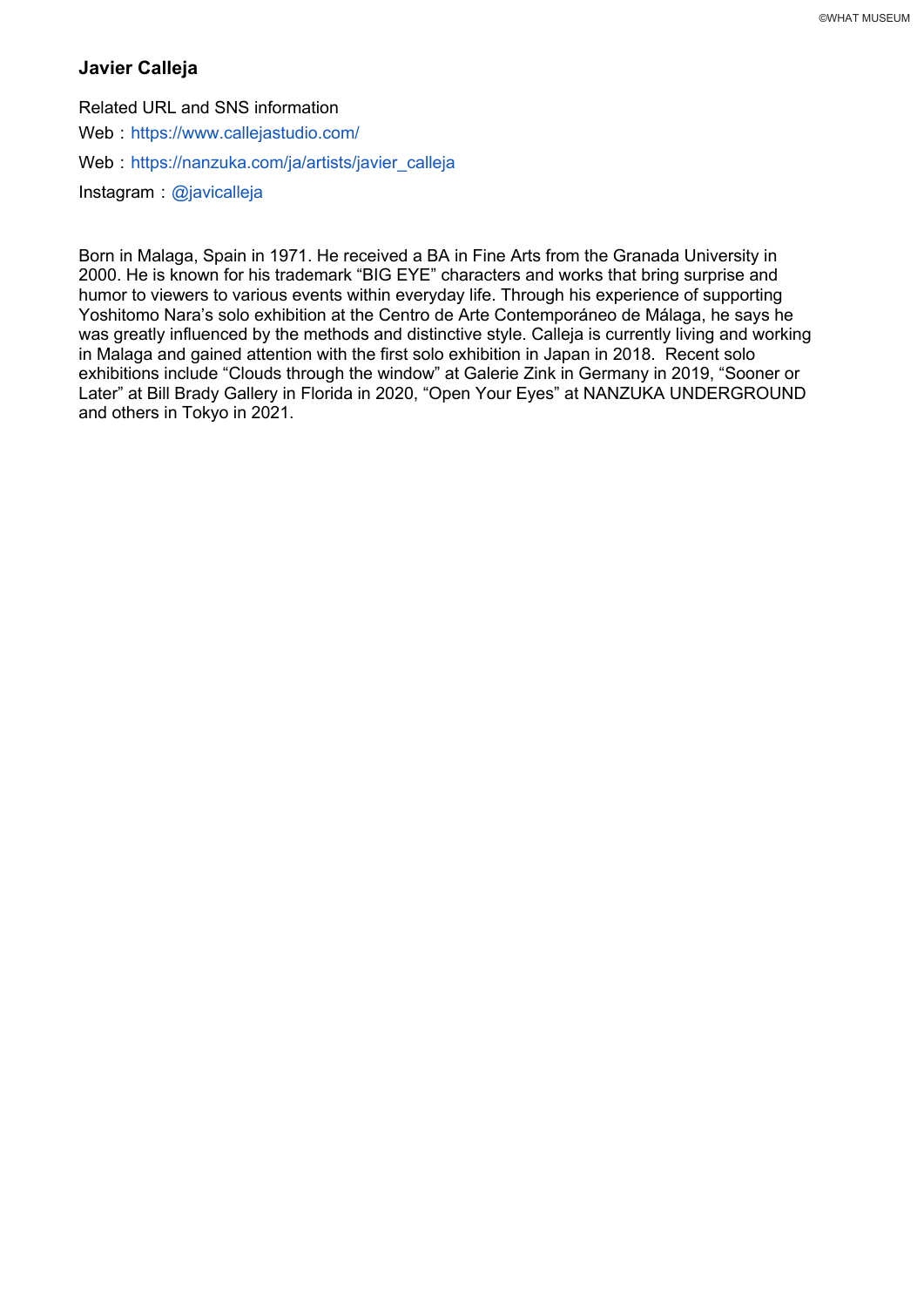# **Brian Calvin**

Related URL and SNS information Web: https://www.antonkerngallery.com/artists/45-brian-calvin/ Instagram : @nowhereboogie

Born in 1969 in Visalia, California, USA. After graduating from the University of California, Berkeley, Calvin received his Master of Fine Arts degree from the School of the Art Institute of Chicago. Calvin is known for his large-scale paintings, His works are close-up of subjects, composed with flat color surfaces using bright colors. In Japan, he had solo exhibitions at Gallery Side 2 (Tokyo) in 1998, 1999, and 2002. In 2013, he collaborated with fashion brand RAF SIMONS. His works are in the permanent collections of museums around the world, including the Los Angeles County Museum of Art (LACMA), the Museum of Contemporary Art, Los Angeles (MOCA), and the Portland Art Museum.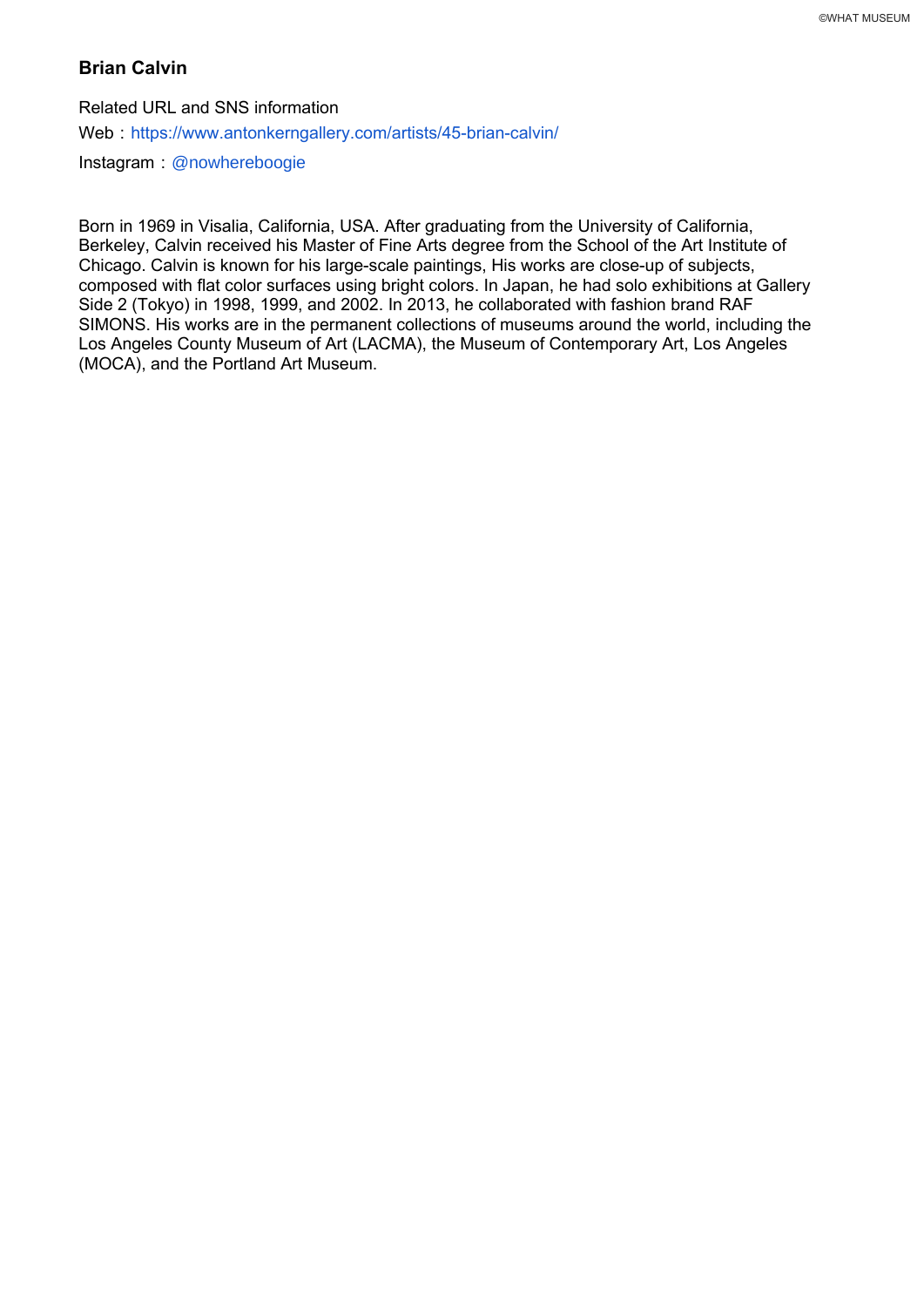# **Futura**

A pioneer when Graffiti met the formal gallery ecosystem, artist Futura 2000 (born Leonard Hilton McGurr) was known as early as the 1970s for his radical approach in the street, introducing abstraction to what was an entirely letter-based discipline. His work on canvas caught attention in the 1980's, and established him as a leading voice within a wider art movement that included the likes of Jean-Michel Basquiat, Keith Haring, and Kenny Scharf. Entirely self-taught in what he calls "the subway school", Futura has been compared to Wassily Kandinsky for his mastery of color, geometric composition and line—and is celebrated alongside his friends Dondi White and Rammellzee for his progressiveness and of-the-moment dynamism. Radical at the genesis of his career, his methodology and studio practice can now be viewed over the span of several decades as something consummately pure. Futura's creativity—articulated across canvas, paper, sculpture, photography, graphic design and large-scale mural work—shines as a result of its kinetic composition, elemental quality, and fully-original gestures. His work has been exhibited at notable art institutions such as the Museum of Contemporary Art (MOCA) in Los Angeles, MoMA PS1 in New York, the New Museum in New York, the seminal Fun Gallery—as well as, most recently, the Beyond the Streets exhibitions in Los Angeles (2018) and New York (2019). As an artist who also has a dedicated commercial practice and product brand (Futura Laboratories), he has collaborated with partners such as Louis Vuitton, Comme des Garçons, Chanel, Nike, Off-White and Levis; he has also designed iconic album packaging for musicians such as The Clash, and DJ performance visuals for Virgil Abloh.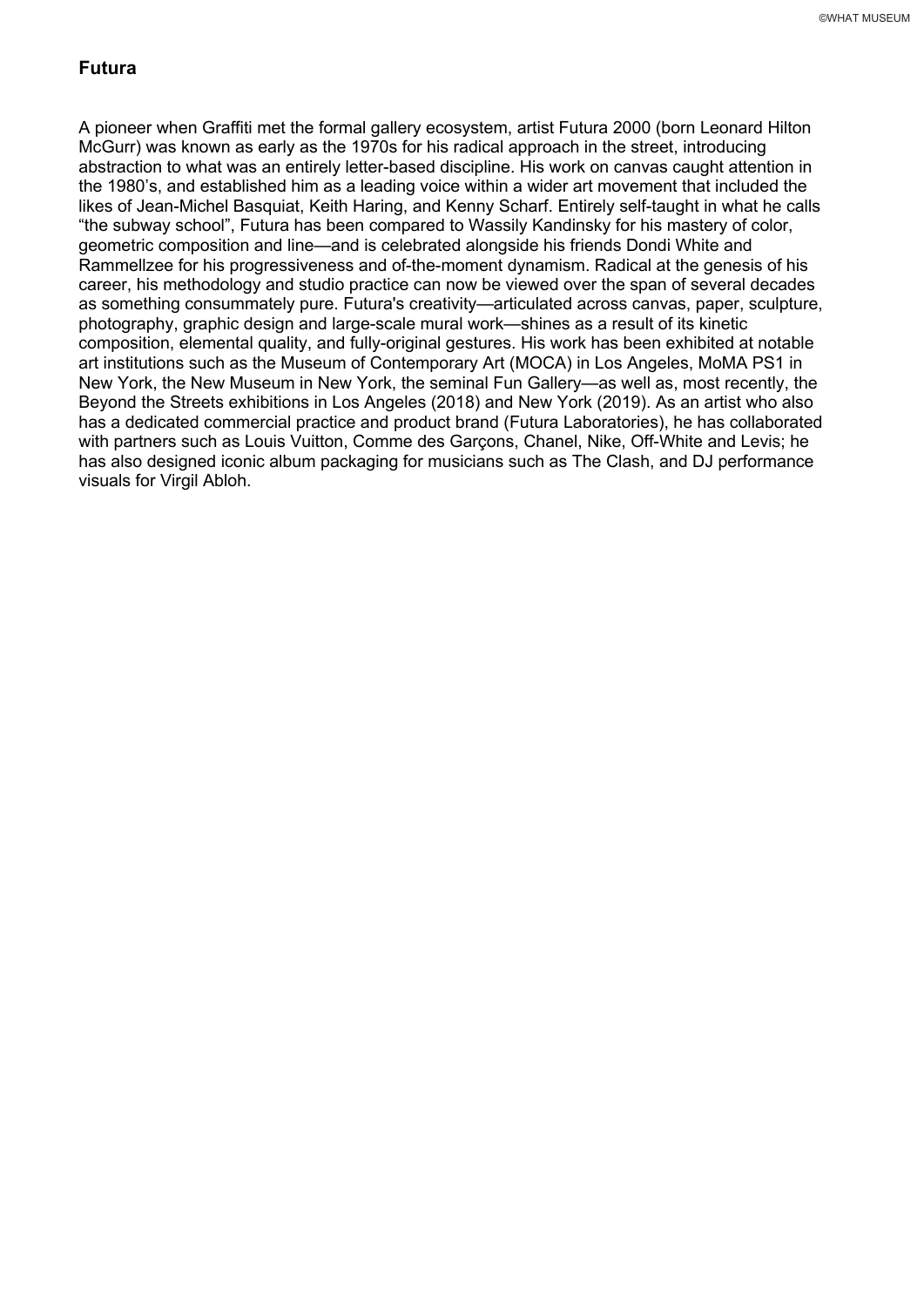# **Tomoo Gokita**

Related URL and SNS information Web: https://www.takaishiigallery.com/jp/archives/3868/

Born in Tokyo in 1969. He gained attention for his drawings on paper in pencil, charcoal and ink in the late 90's, and published his first book Lingerie Wrestling in 2000. Starting with the exhibition in New York, many exhibitions have been held both in Japan and abroad. In recent years, he depicts abstract paintings that show concrete motifs such as portraits painted in black and white. In 2012 he participated in the group exhibition, The Unseen Relationship: Form and Abstraction and in 2014, he held a solo exhibition, THE GREAT CIRCUS, both at the Kawamura Memorial DIC Museum of Art. In April 2018, his solo exhibition, PEEKABOO was held at the Tokyo Opera City Art Gallery. He established a reputation within the fashion and music scenes and actively provided artworks for T-shirt and CD/record jackets.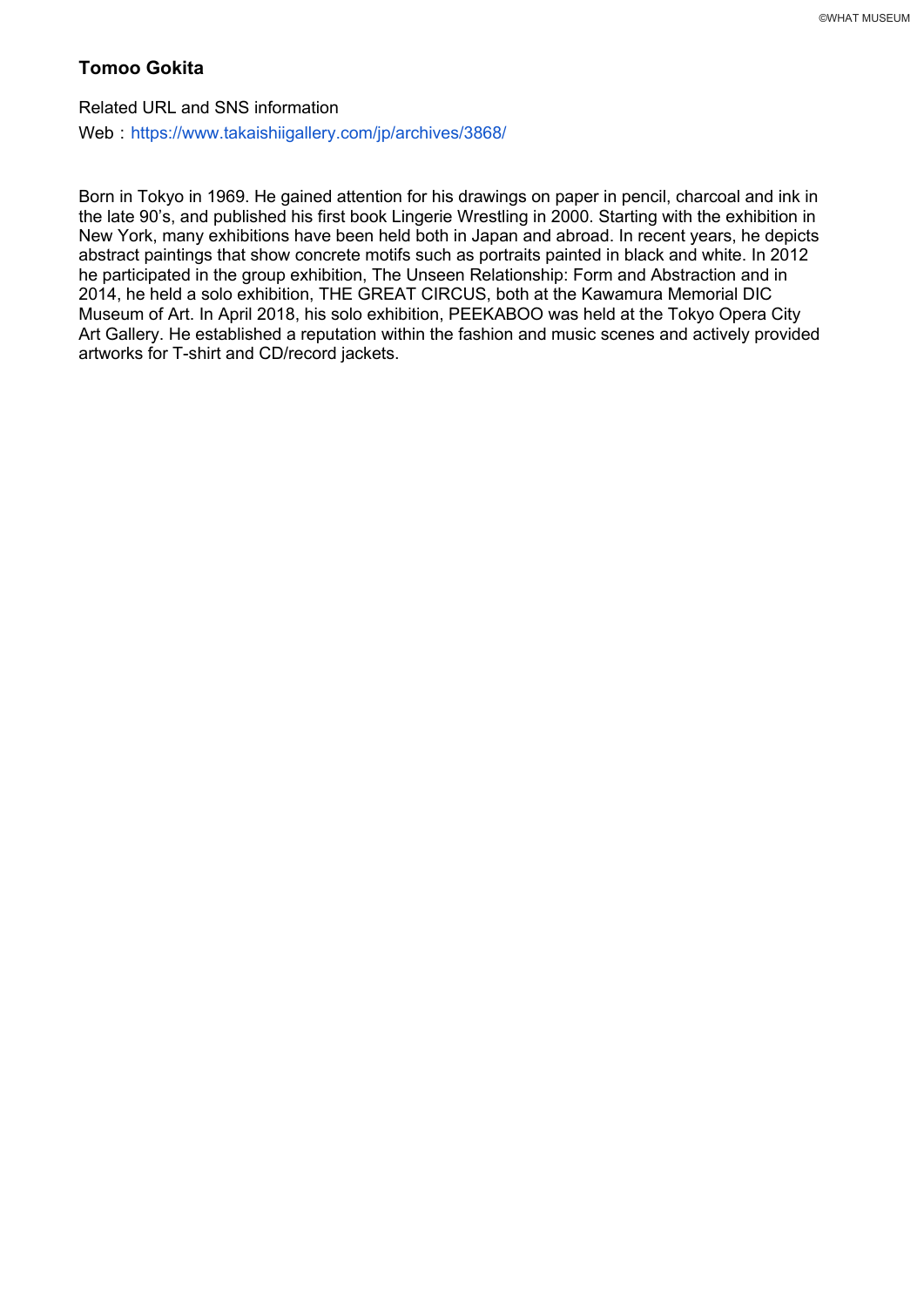# **Sayre Gomez**

Related URL and SNS information

Web https://www.sayregomez.com/

Instagram  $\omega$  sayre gomez

Born in Chicago, U.S.A. in 1982. He received a BFA from the School of the Art Institute of Chicago and an MFA from the California Institute of the Arts. He is known for his realistic paintings of semifictional landscapes with a wide range of techniques including, airbrushing, stenciling and techniques used in Hollywood film set production. Many of Gomez's paintings are reconstructed surrealistically with motifs of houses, street signs, signboards and landmarks seen from the car window while driving through the city of Los Angeles. His works are in the permanent collections of the Los Angeles County Museum of Art, the Hammer Museum, Los Angeles, the Whitney Museum of American Art, New York, the Art Gallery of New South Wales, Sydney, and the Museum of Modern Art, Ludwig Foundation, Vienna.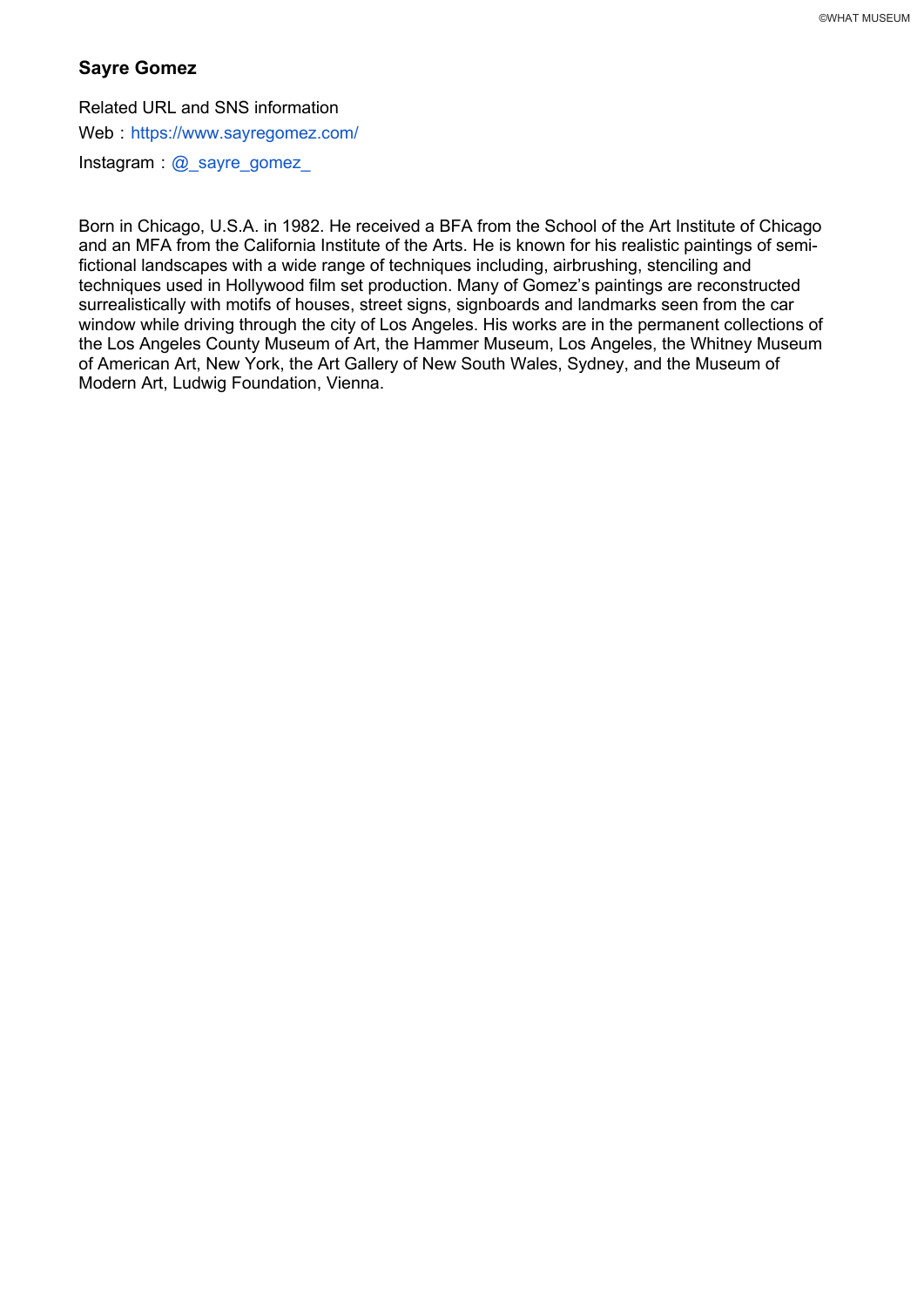# **Brian Harte**

Related URL and SNS information

Web https://brianharte.ie/

Web: https://www.makigallery.com/artists/4989/

Instagram  $\omega$ brian harte

Born in South Tipperary, Ireland in 1978. In 2001, he received a BFA from the Crawford College of Art and Design in Ireland, where he lives and works until today. Harte is known for his large-scale canvas works that hold traces of his own personal life, he depicts the composition of the relationship between abstraction and figurative with a wavering touch. His works are in many public and private collections, and recently two works were added to its permanent collection of the Kunstmuseum Wolfsburg in Wolfsburg, Germany. In 2020, he published an extensive catalog of his work from the last five years, Bread (and other paintings), in association with GNYP Gallery.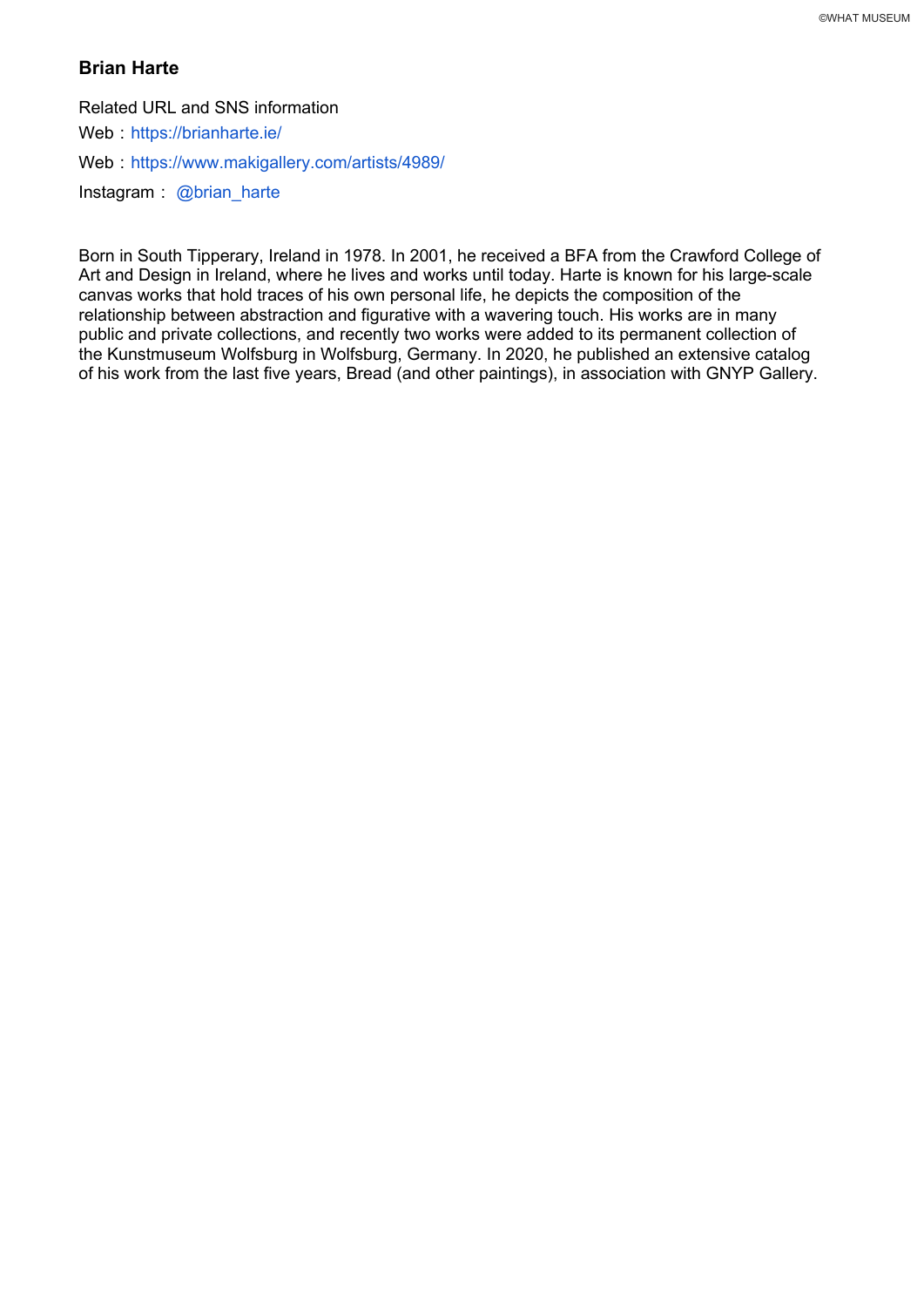# **Yuichi Hirako**

Related URL and SNS information Web: https://kotaronukaga.com/artist/yuichi-hirako/ Twitter: @yuichihirako Instagram @yuichihirako

Born in 182, Okayama. He received BFA in Fine Art in Painting from the Wimbledon College of Arts, UK, 2006. He shows the coexistence of plants, nature and humans, and the ambiguity and questions in the relation as the theme for his creation. He aims to pursue the boundary between nature in modern society which was triggered by a sense of discomfort with defining the plants controlled by human such as the indoor plants, street trees and plants planted in parks as "nature" through his creation. Though primarily work on painting, he works on various mediums including drawing, sculpture, installation, sound performances and more. The artist is based in Tokyo and has been actively showing works in Denmark, the Netherlands, Singapore, Taiwan, South Korea and other countries. His works are acquired by the Lisser Art Museum, AkzoNobel Art Foundation, both the Netherlands; the Jean Pigozzi Collection, in Switzerland and more.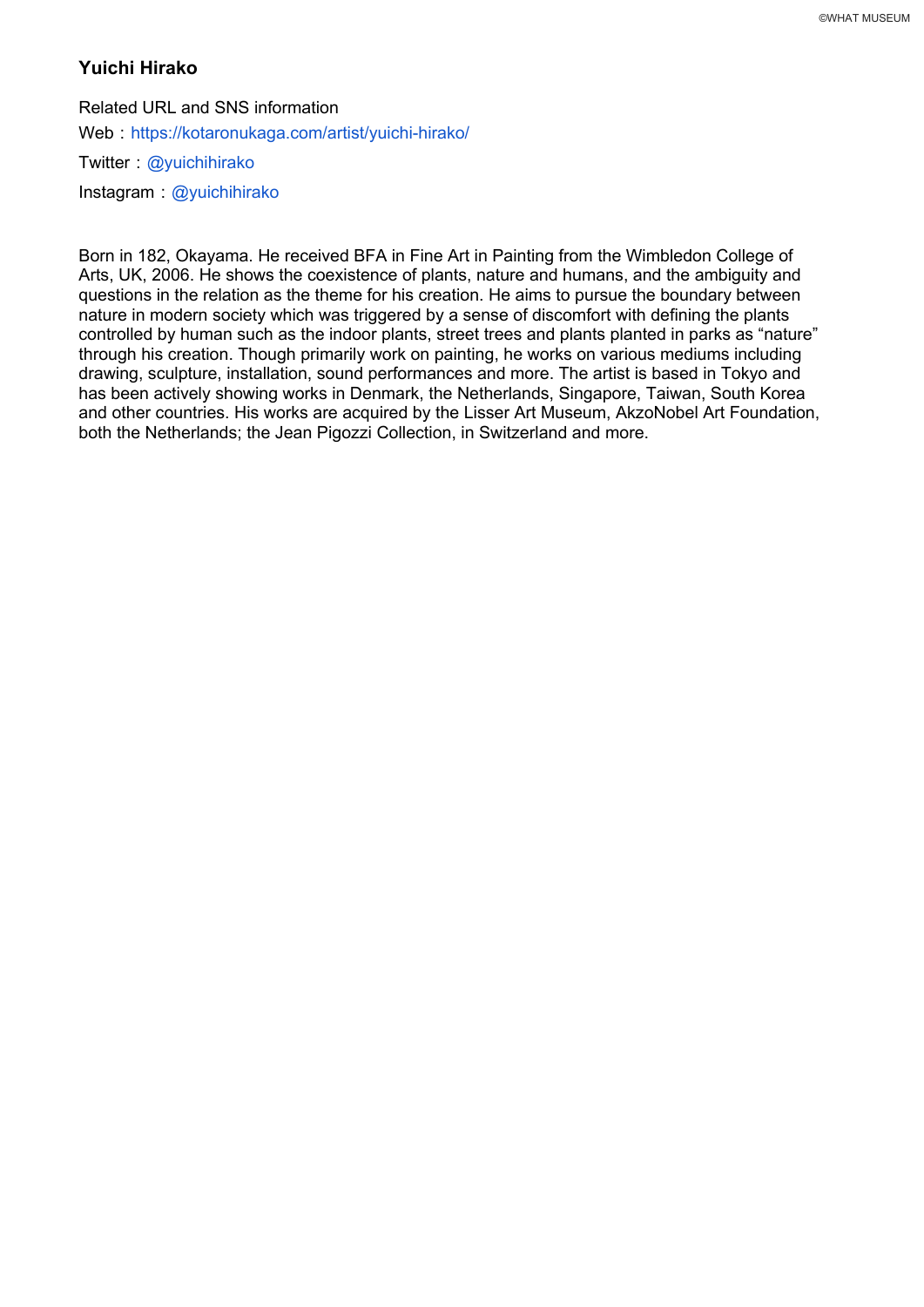#### **Evan Holloway**

Related URL and SNS information Web: https://www.davidkordanskygallery.com/artist/evan-holloway

Born in 1967 in Whittier, California, USA. Holloway received his Bachelor of Fine Arts from the University of California, Santa Cruz, and his Master of Fine Art from the University of California, Los Angeles (UCLA). As a sculptor, Holloway currently lives and works in California. He is known for his playful approach to consumer culture and pop imagery, incorporating images of everyday objects such as batteries and concrete blocks. His work is in numerous public and private collections, including the Whitney Museum of American Art, the Los Angeles County Museum of Art (LACMA), the Museum of Contemporary Art, Los Angeles (MOCA), and the Hirshhorn Museum and Sculpture Garden.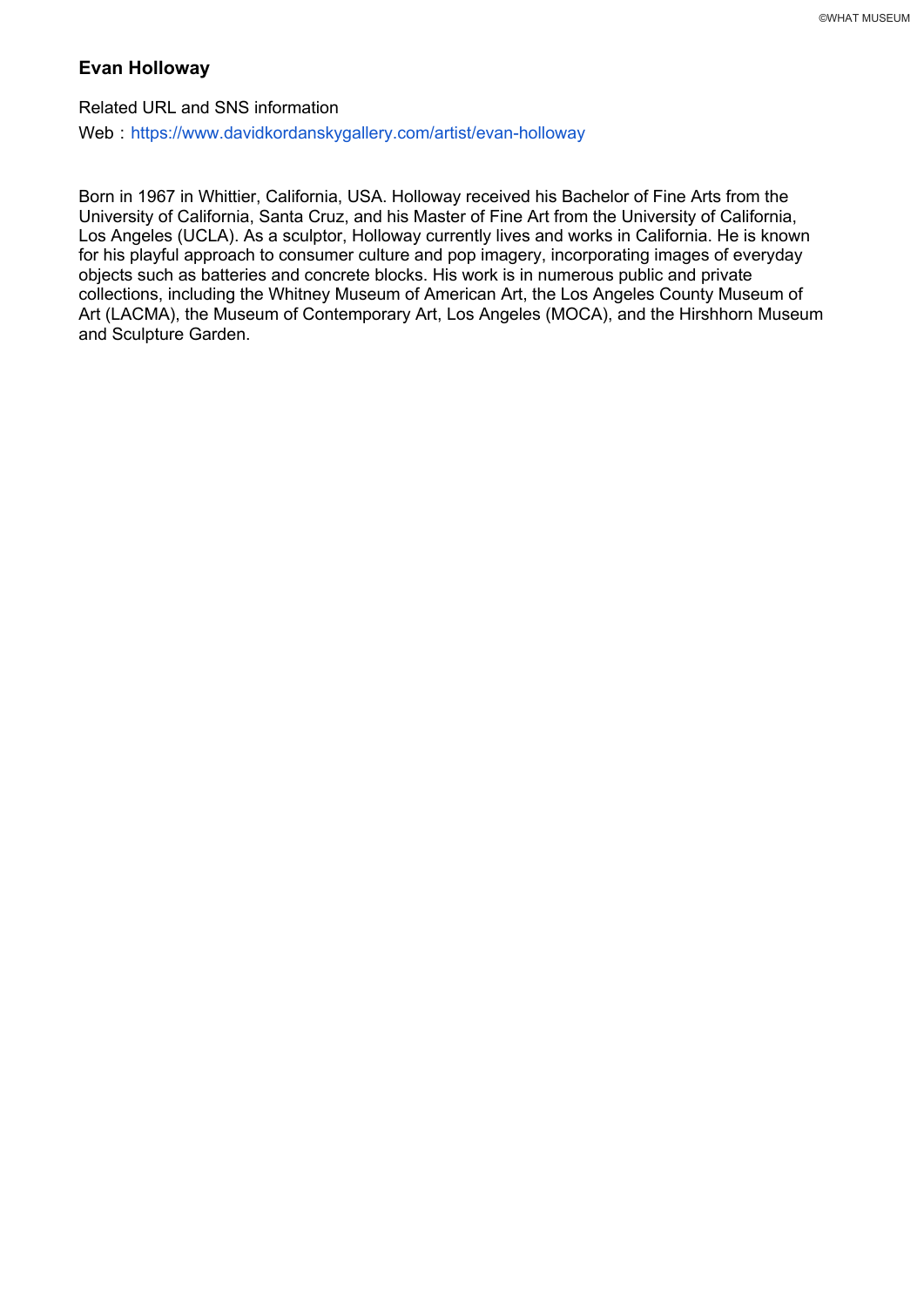### **Iizuka Rokansai**

#### **Related URL and SNS information**

Web: http://www.rokando.com/english/index.html

Born in Tochigi in 1890 as the seventh son of Housai Iizuka I (1851-1916). He was born with the name Yanosuke. His family had been in the bamboo craft business for generations and his father guided him to master coping skill of elaborate imported Chinese art which was handed down through the Iizuka family. In 1904, he moved to Tokyo at the age of 13 to become a professional bamboo craft artist and studied calligraphy and ikebana flower as well. In 1922, he received a silver prize at the Peace Commemoration Tokyo Exposition. His work was selected for the Imperial Academy Art Exhibition in 1931 and was awarded the first special prize as a bamboo craft artist. He eventually served as the first jury bamboo art world jury for the above exhibition and after the war, he served as the councilor and jury of Nitten Exhibition, the director of Japan Kogei Association and the chairman of the Japan Bamboo Craft Association. He was recognized as the leading prestigious traditional artist from the end of the Meiji period until his death. Iizuka significantly influenced later bamboo craftsmen by inventing new techniques such as embroidered plaiting "sashiami" and others, and embodying his psychological landscape and world view.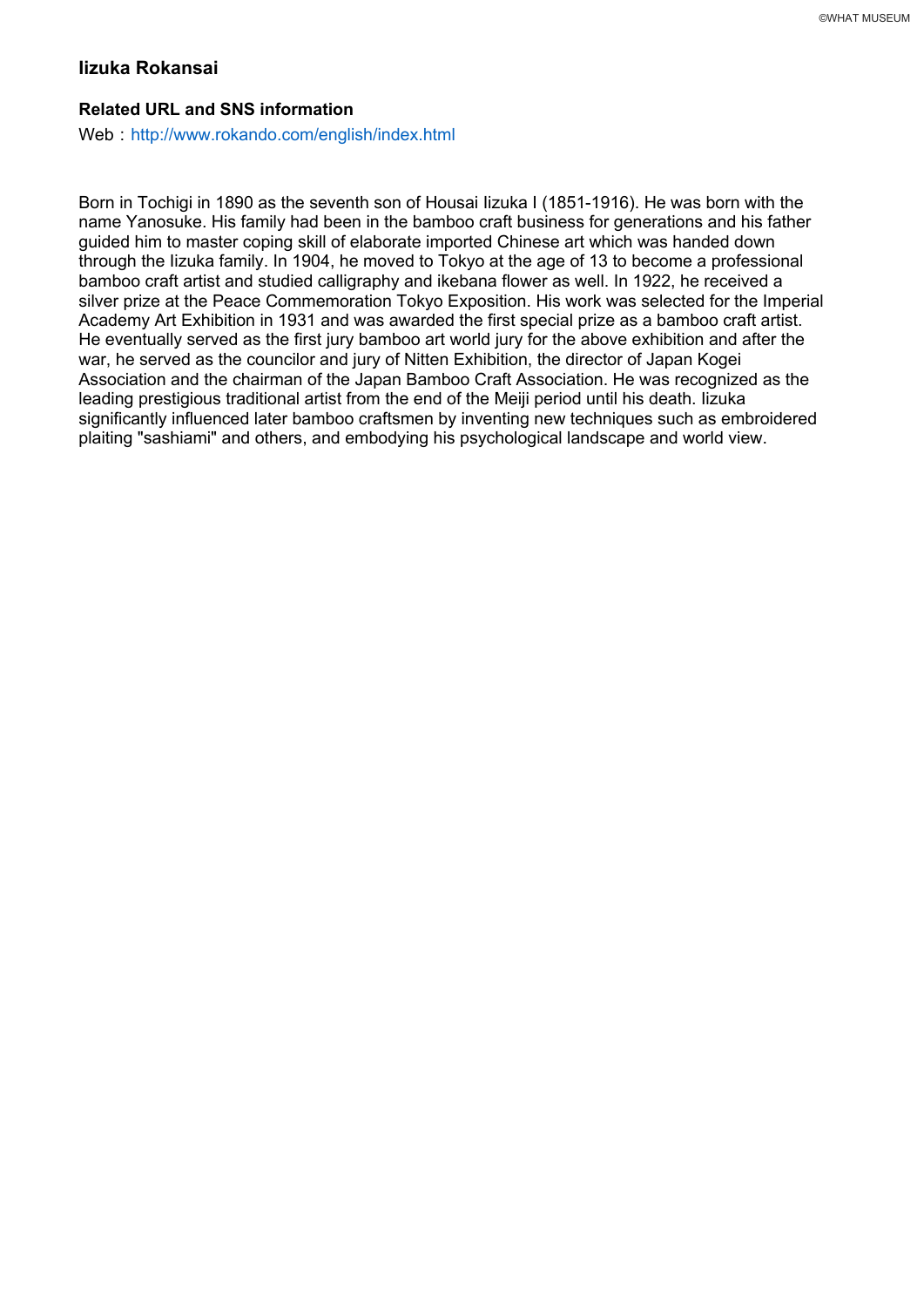# **Matthew Day Jackson**

.

Related URL and SNS information Web: https://www.hauserwirth.com/artists/2827-matthew-day-jackson/ Instagram: @matthewdayjackson

Born in 1974 in Panorama City, Los Angeles, USA. After graduating from the University of Washington (Seattle), Jackson worked as a printmaker and then studied at the Mason Gross School of Art at Rutgers University (New Brunswick). Jackson works with a variety of materials such as dead trees, recycled goods, neon lights, and skulls in two-dimensional, sculptural, installation, photography, and video works. In recent years, he has focused on the impact of the atomic bomb on culture, while creating works that highlight the utopian and dystopian aspects of modern, technologized society. His work, "August 6, 1945," a representation of a bombed-out city, was included in the 2015 exhibition "A Bird's-eye View of the World" at the Hiroshima City Museum of Contemporary Art (Japan). Jackson's work is in the permanent collections of the Whitney Museum of American Art (New York), the High Museum of Art (Atlanta), and the Stedelijk Museum (Amsterdam).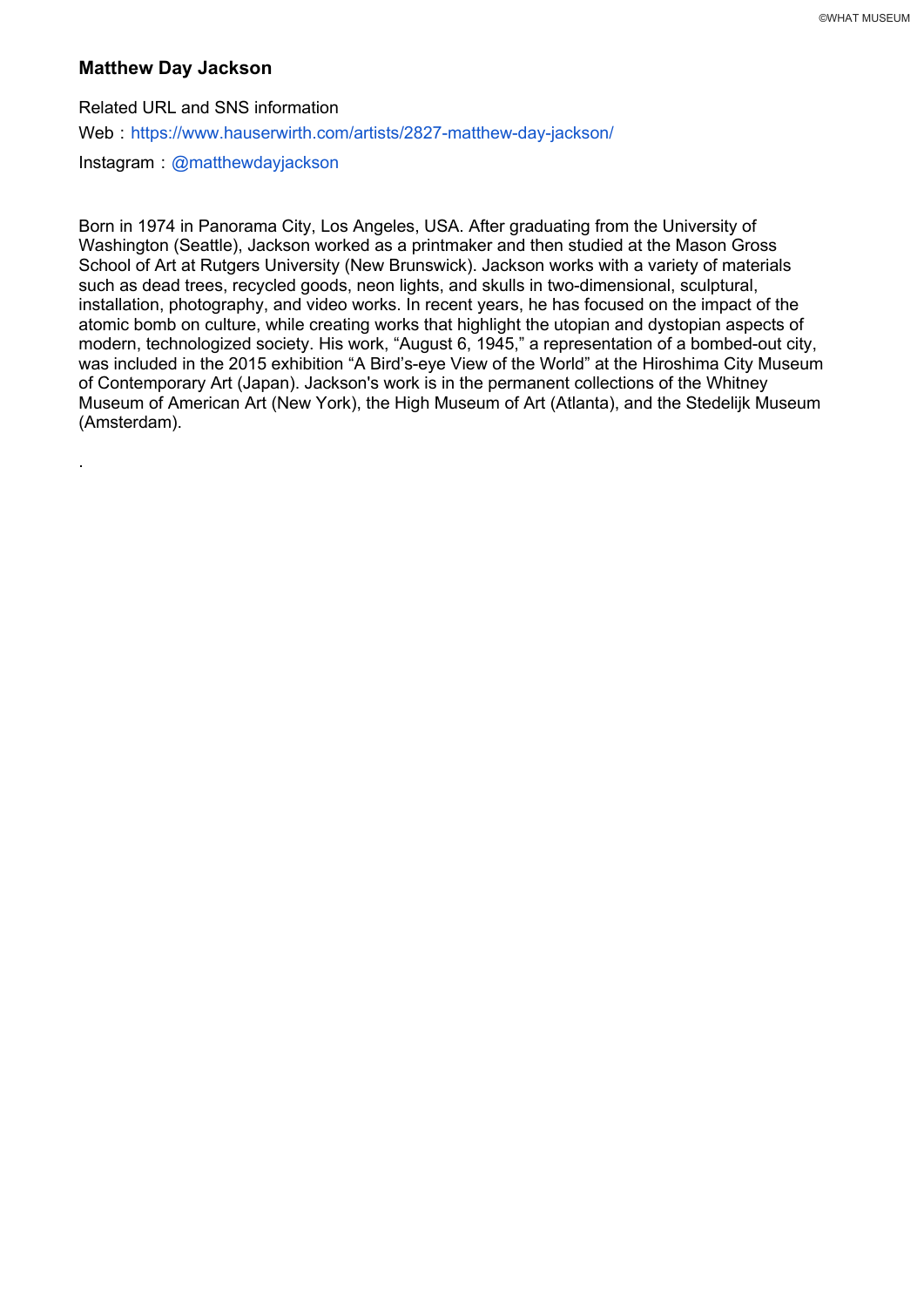# **Rashid Johnson**

Related URL and SNS information Web: https://www.hauserwirth.com/artists/2830-rashid-johnson/  $Instagram: @rashidjoh nson$ 

Born in 1977 in Chicago, USA. Johnson received a Bachelor of Fine Arts from Columbia College Chicago and a Master of Fine Arts from The School of the Art Institute of Chicago. He is known as one of the leading artists in the Post-Black Art movement, using a variety of media including photography, painting, sculpture, video and installation. In 2012, his first major solo exhibition, "Rashid Johnson: Message to Our Folks," was held at the Museum of Contemporary Art Chicago. In 2019, Johnson released "Native Son," his feature film directorial debut, which won the National Association for the Advancement of Colored People's NAACP Image Award.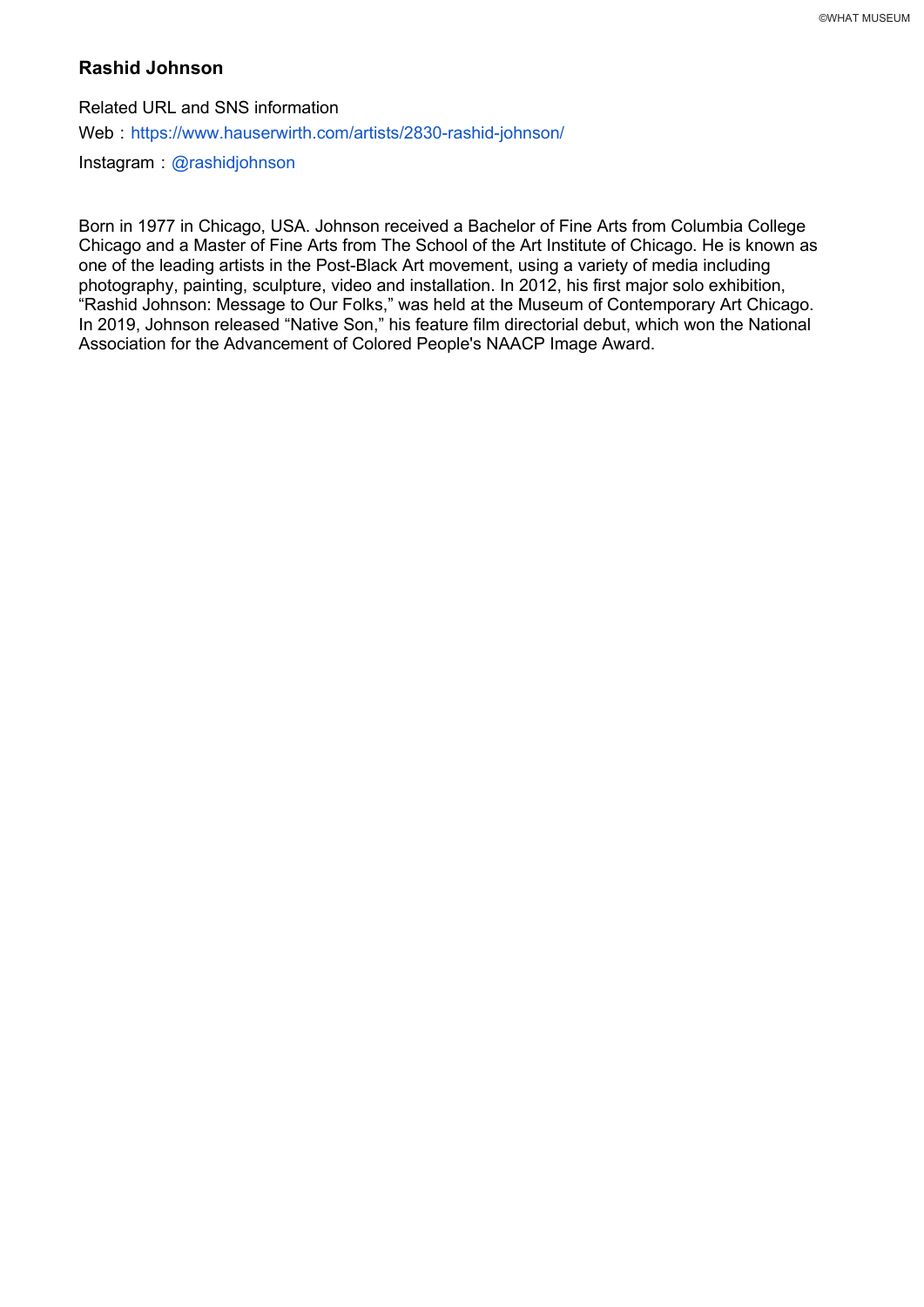# **Jean Jullien**

Related URL and SNS information

Web : https://www.jeanjullien.com/

Instagram  $\omega$ jean julien

Born in Cholet in France in 1983 and raised in Nantes. He graduated from Central Saint Martins in 2008, then earned his Master's degree from the Royal College of Art in 2010. He has worked with various clients as an illustrator such as the New York Times, National Geographic, RCA Records, Le Centre Pompidou, Hermès, Petit Bateau, and Vogue. He has been actively creating his works and having exhibitions in San Francisco, London, Berlin, Singapore and more. An image he created in response to the November 2015 Paris attacks, which combined the peace symbol with the Eiffel tower, Peace for Paris, went viral on social media and news and fast became a global symbol of anti-terrorism.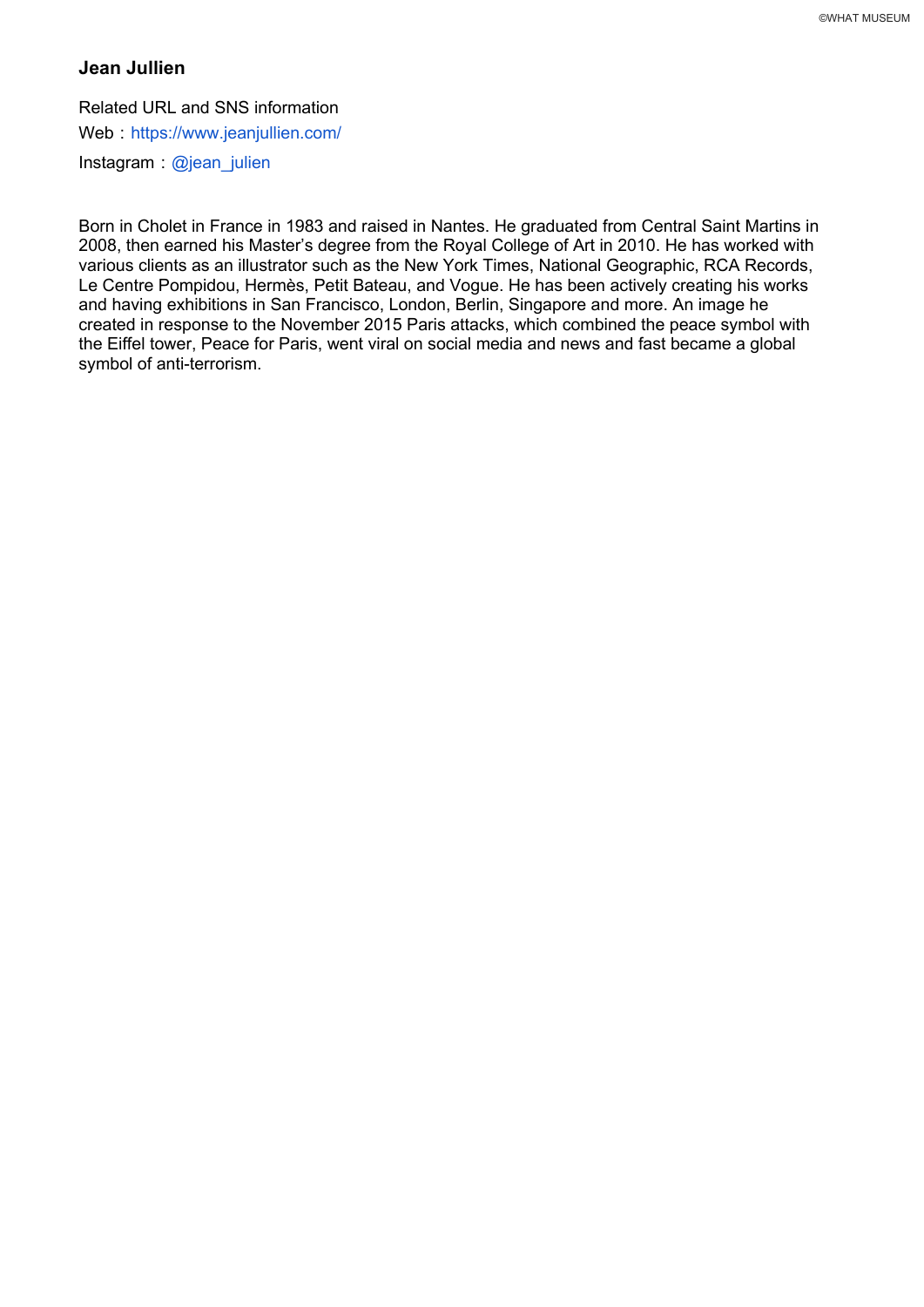# **Kanjiro Kawai**

# Related URL and SNS information

Web http://www.kanjiro.jp

Born in Shimane in 1890. While he was studying at the middle school, he decided to pursue pottery and studied at the Ceramics Department of the Tokyo Higher Polytechnical School (now Tokyo Institute of Technology University), where he met Shoji Hamada, his lifelong friend. After graduating, he continued to develop his ceramic skills at the Kyoto City Ceramic Research Institute. In 1920, he his studio and kiln, *Shokeiyo*, in Gojozaka, Kyoto. In the following year, he had his first solo exhibition which was acclaimed for using techniques inspired by the old oriental porcelain, but he was gradually dissatisfied with his work. Through Hamada, he had a chance to meet Soetsu Yanagi, and inspired by Yanagi, his creation style completely transformed which let him to participate in producing the prospectus for the Establishment of the Japan Folk Crafts Museum with Yanagi, Hamada, and others in 1925. In his later years, he created a unique worldview that went beyond the realm of "Yo no Bi" (The beauty in practical goods.)*,* and continued his creative activities as a potter without all official honors.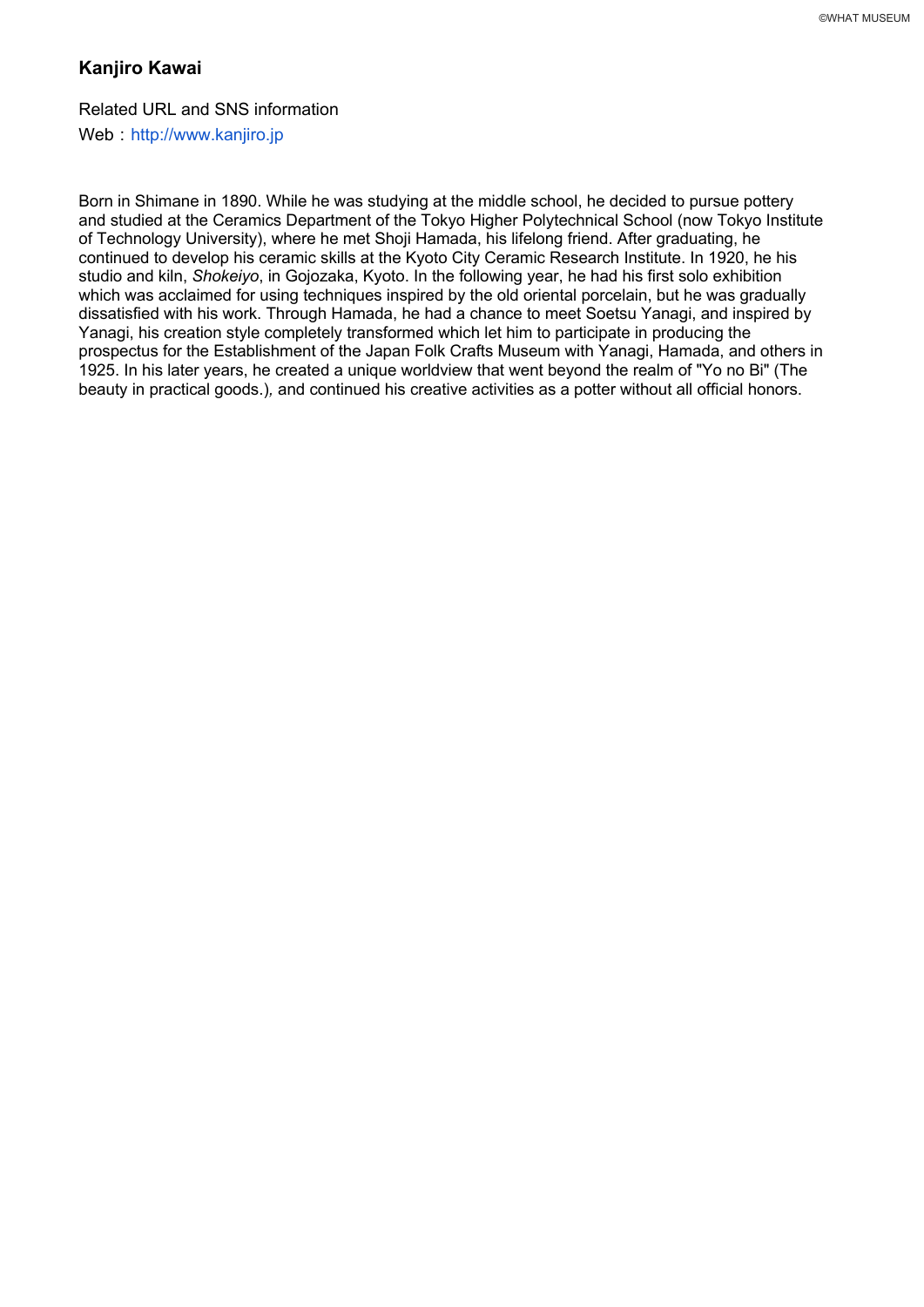# **Susumu Kamijo**

Related URL and SNS information Web: https://www.makigallery.com/artists/103/ Instagram @susumukamijo

Born in 1975 in Nagano. He moved to the U.S. at the age of 16 and received BFA in Painting and Drawing from the University of Oregon in 2000, then received MFA in Painting and Drawing from the University of Washington in 2002. He is currently based in Brooklyn, New York. The artist pursues the expression of abstracting familiar motifs such as animals and human faces through distortion of colors and shape. In 2017, his first art book Poodles was published by Pacific. The artist's recent exhibitions include Fetch Your Own Bones(Kantor Gallery, Beverly Hills, 2020), Lick Me Till Dawn (Jack Hanley Gallery, New York, 2020), Beyond the Hills (MAKI Gallery, Tokyo, 2021), How Was Your Summer? (Harper's East Hampton, New York, 2021) and more.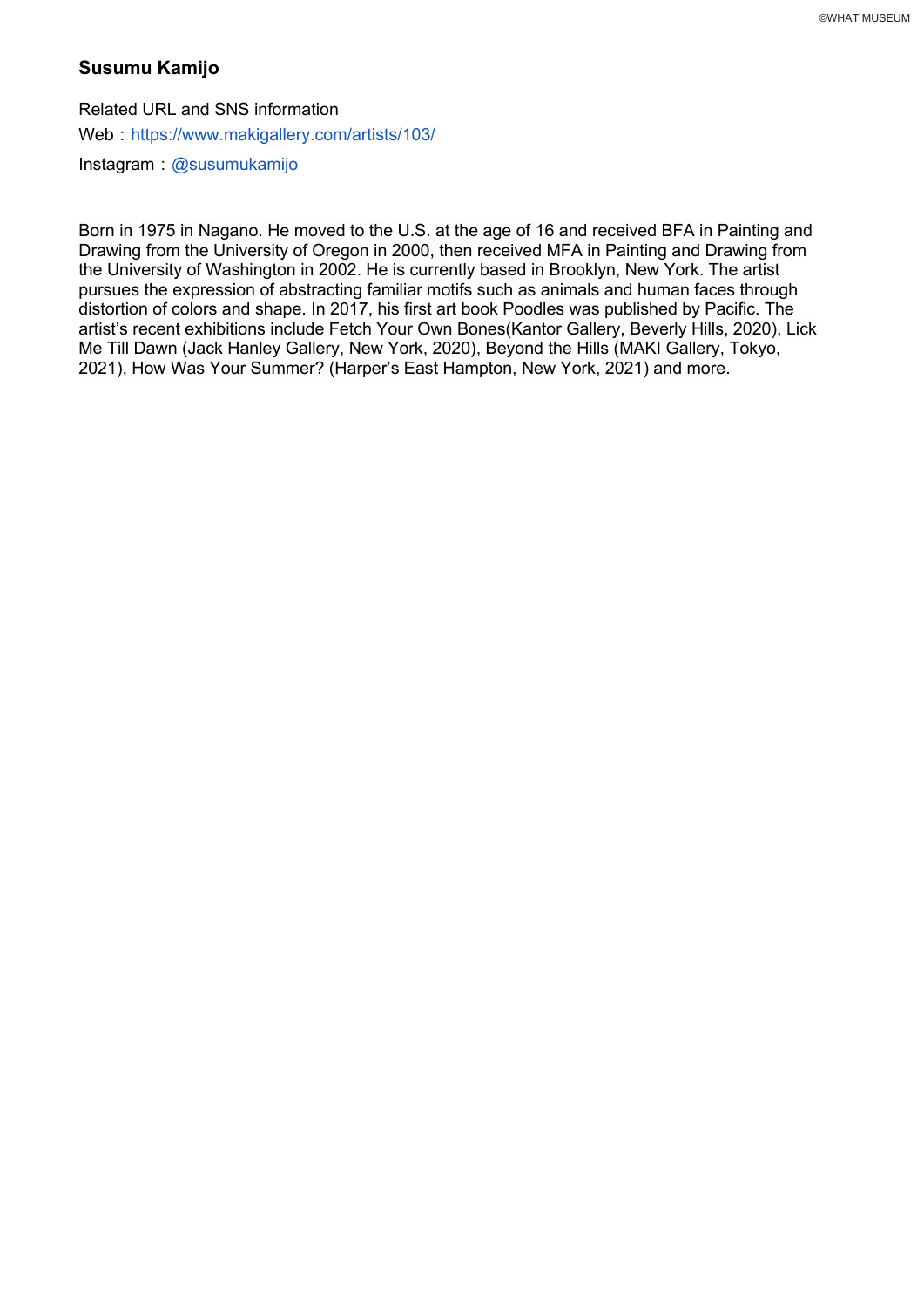# **Shoji Kamoda**

Born in Osaka in 1933. Kamoda was a talented artist since high school and went to Kyoto City University of Arts. He studied under the guidance of Kenkichi Tomimoto and Yuzo Kondo. After working at a pottery in Hitachi, Ibaraki, he moved to Mashiko, Tochigi in 1958 and opened his own studio a year later to focus on production. The artist's iron-glazed work was selected in Nihon Dento Kogei Ten, art and craft exhibition, in 1961. In 1967, he became the first ceramic artist to receive the Kotaro Takamura Prize. Eventually he moved to Tono, Iwate and built a kiln and he devoted himself to production. He had presented a new style of curved line engraving and coloring ceramics which had let him to be awarded the new face award of the Minister of Education Award for Fine Arts at a young age of 40. With his research on design and development of a wide variety of original vessel forms, his works are highly acclaimed for transcended concept of traditional ceramics and importing modern forms to Mashiko pottery. The artist's works are acquired by the National Museum of Modern Art, Tokyo, the National Museum of Modern Art, Kyoto, the Museum of Ceramic Art, Hyogo, the Victoria and Albert Museum, London and others.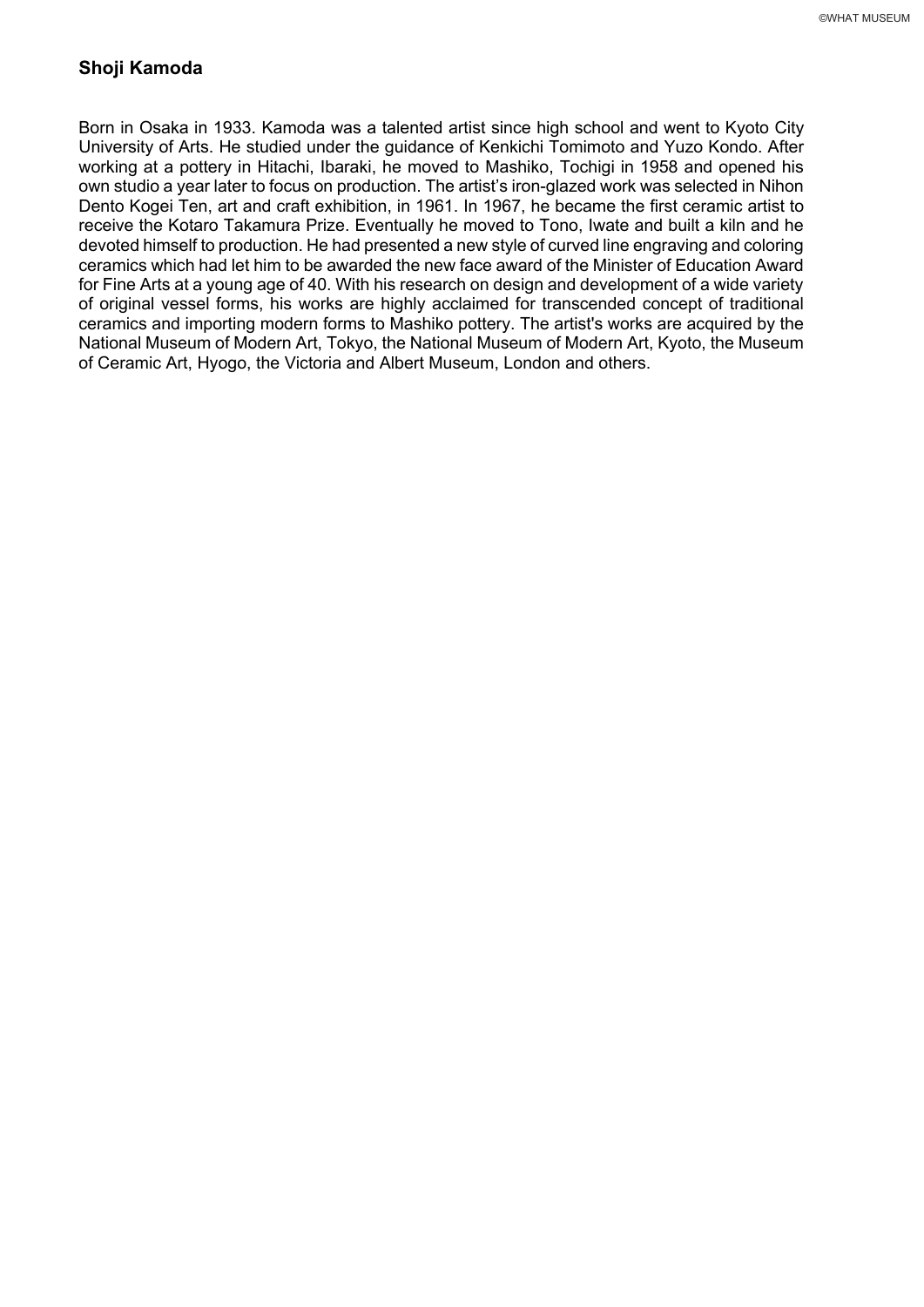# **KAWS**

Related URL and SNS information Web : kawsone.com Instagram:  $@$ kaws

KAWS engages audiences beyond the museums and galleries in which he regularly exhibits. His prolific body of work straddles the worlds of art and design to include paintings, murals, graphic and product design, street art, and large-scale sculptures. Over the last two decades KAWS has built a successful career with work that consistently shows his formal agility as an artist, as well as his underlying wit, irreverence, and affection for our times. His refined graphic language revitalizes figuration with both big, bold gestures and playful intricacies.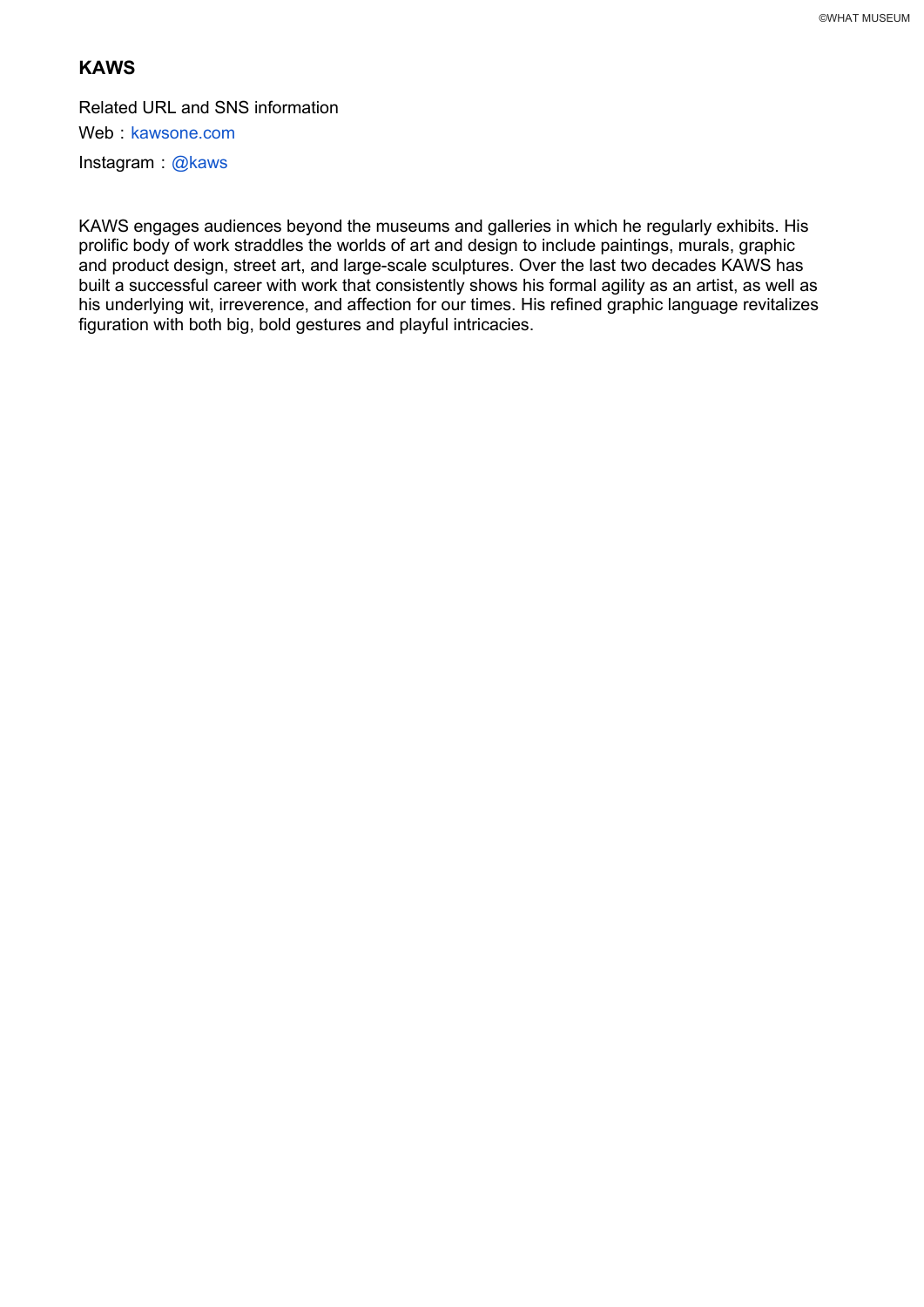# **Jordy Kerwick**

Related URL and SNS information Web: https://www.makigallery.com/artists/1012/ Instagram @jordykerwick

Born in Melbourne, Australia in 1982. Kerwick is a self-taught painting artist and started his career in 2016. His works do not fall under any particular style and he is inspired by his family. He has been drawing a still-life series of plants and books and recently he works on combining the contrasting motifs such as tigers and bears, and snakes. The artist is currently based in Albi, a town in the Southwest of France. The artist's recent exhibitions include I love you, What's your name (Anna Zorina Gallery, New York, 2019), The Three Month Dream (Piermarq, Sydney, 2020), The Duality Of A Moment (Galerie Julien Cadet, Paris, 2021), Between Consciousness and Sleep (Vigo Gallery, London, 2021) and more.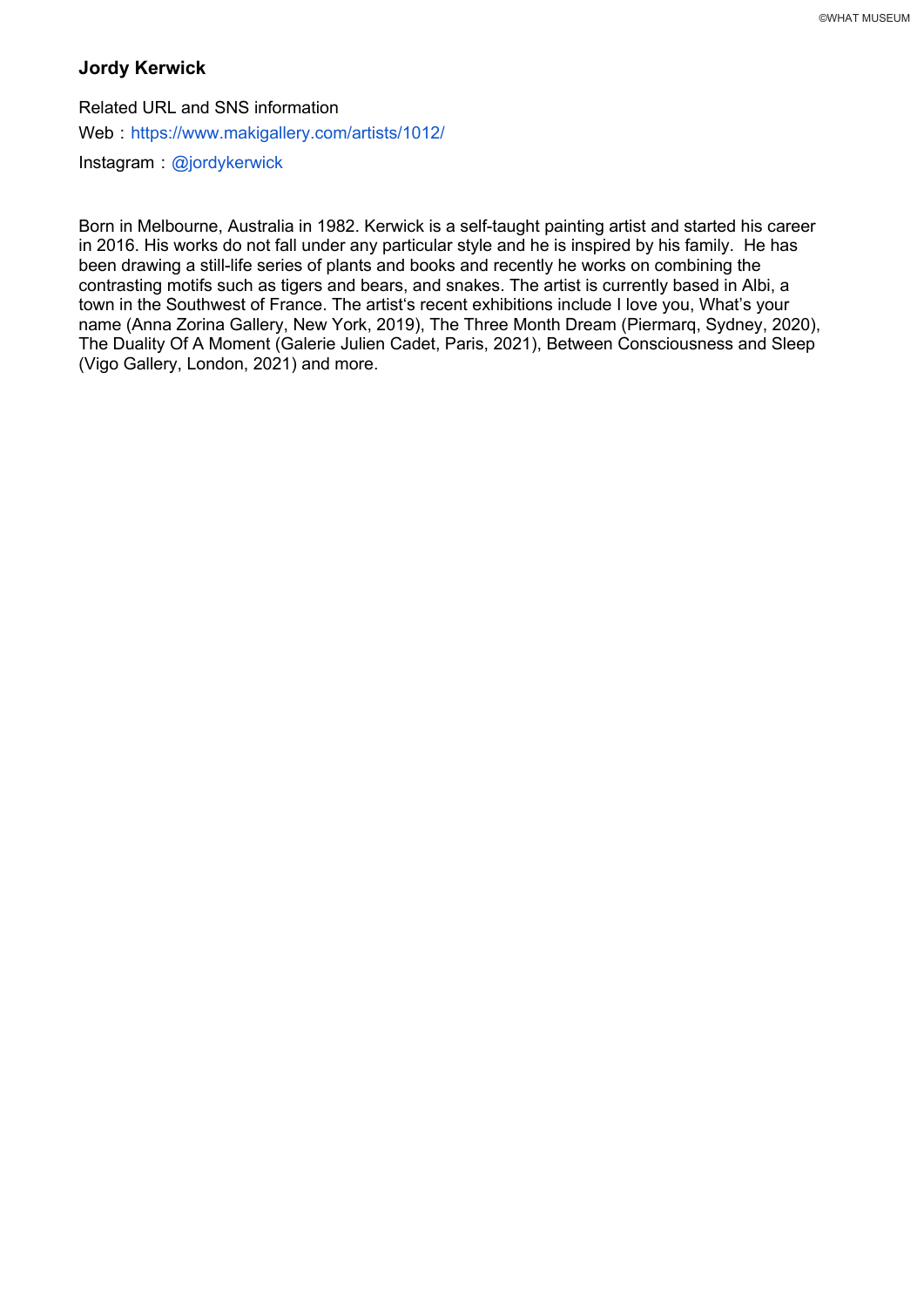# **Rosanjin Kitaoji**

Born in 1883 in Kyoto. He was adopted soon after birth and experienced growing up in different places as an apprentice but eventually his talent for calligraphy was spotted and became a calligrapher after studying under Katei Okamoto. He worked for the Korean government's printing bureau as a secretary and devoted himself to the study of calligraphy and seal engraving. After returning to Japan, he spent time as a houseguest in various areas and had shown his talent as a gastronomer. He founded Taigado Art Gallery of Antiques in Kyobashi and an exclusive restaurant called Bishoku Club, which later renamed the Hoshigaoka Saryo. In this restaurant, he would practice his insight on food and ceramics through serving food as a chef and earned a positive reputation among political and business establishments. In 1927, he established a kiln to create his ideal ceramics. He immersed himself in the study of old pottery and ceramics and was very active in both ceramics and cooking. The Rockefeller Foundation invited Rosanjin to hold a solo exhibition in the US and Europe and gained international fame. Rosanjin pursued the total beauty surrounding cuisine and his freewheeling creativity made it possible to establish his own aesthetic world. The artist's works were acquired by the museums in Japan and the Museum of Modern Art, New York, and Victoria and Albert Museum, London.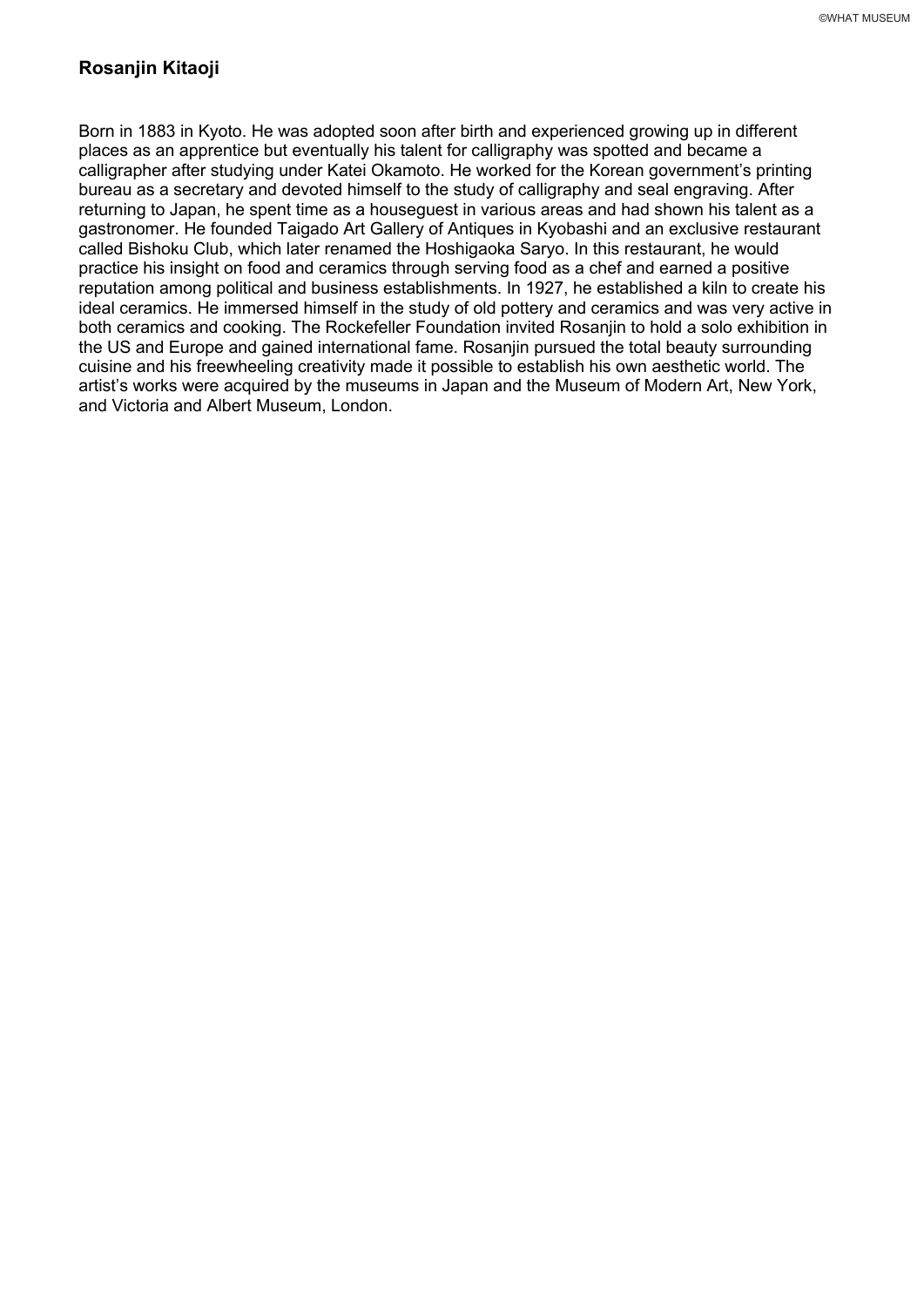# **Klara Kristalova**

Related URL and SNS information Web: https://www.perrotin.com/artists/Klara\_Kristalova/29

Born in Prague, Czechoslovakia (now the Czech Republic) in 1967 and moved to Sweden with her parents when she was one year old. Kristalova studied at the Royal University College of Fine Art, Stockholm. The artist is known for her fantastic porcelain sculptures inspired by Nordic mythology, Andersen's fairy tales, old DC comic books and Oscar Wilde's works. Her works have been exhibited in solo and group shows in Europe, the United States and Asia including London, Paris, Miami, New York, Tokyo, Hong Kong and Seoul. In Japan, her work is acquired by N's YARD, Yoshitomo Nara's private museum in Nasu, Tochigi.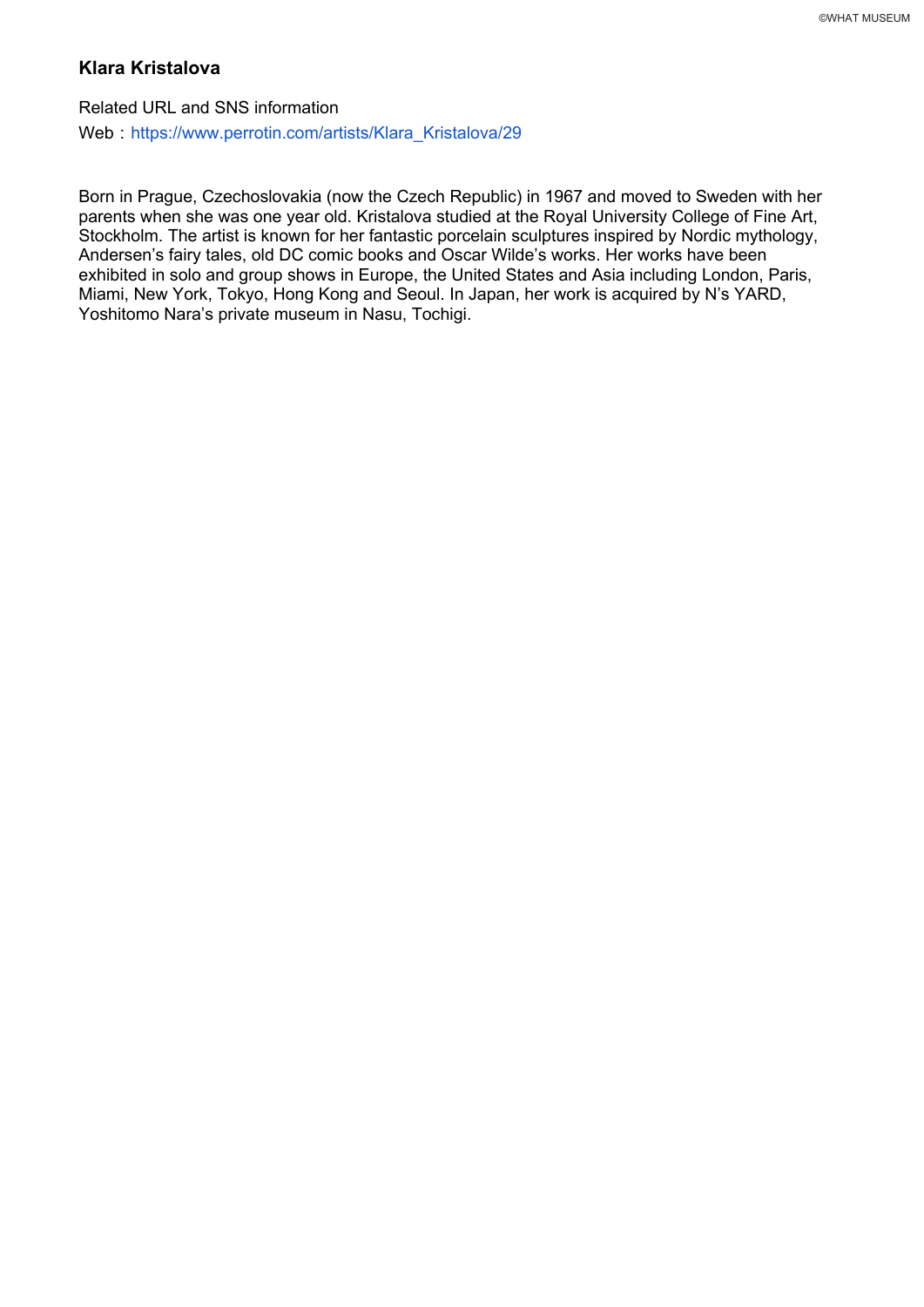# **Craig Kucia**

#### Related URL and SNS information

Web : http://www.craigkucia.com/

Instagram @craigkucia

Born in Cleveland, Ohio. He received his BFA from the Cleveland Institute of Art, and Post-Graduate Diploma in Fine Art from the Chelsea College of Arts. Kucia explores the expression of the visual and psychological spaces that occurs at the boundary between memory and imagination. He is known for his thought-provoking works with complex and mysterious compositions. His works refer to various historical art movements such as Surrealism and Cubism, as well as drawing inspiration from his personal experiences. The artist is pursuing the possibilities of oil painting by using a wide range of techniques from homogeneous application to materially rich impasto on varying subjects. His works can be found in the permanent collections of the Miami Art Museum (Miami), High Museum of Art (Atlanta), and more.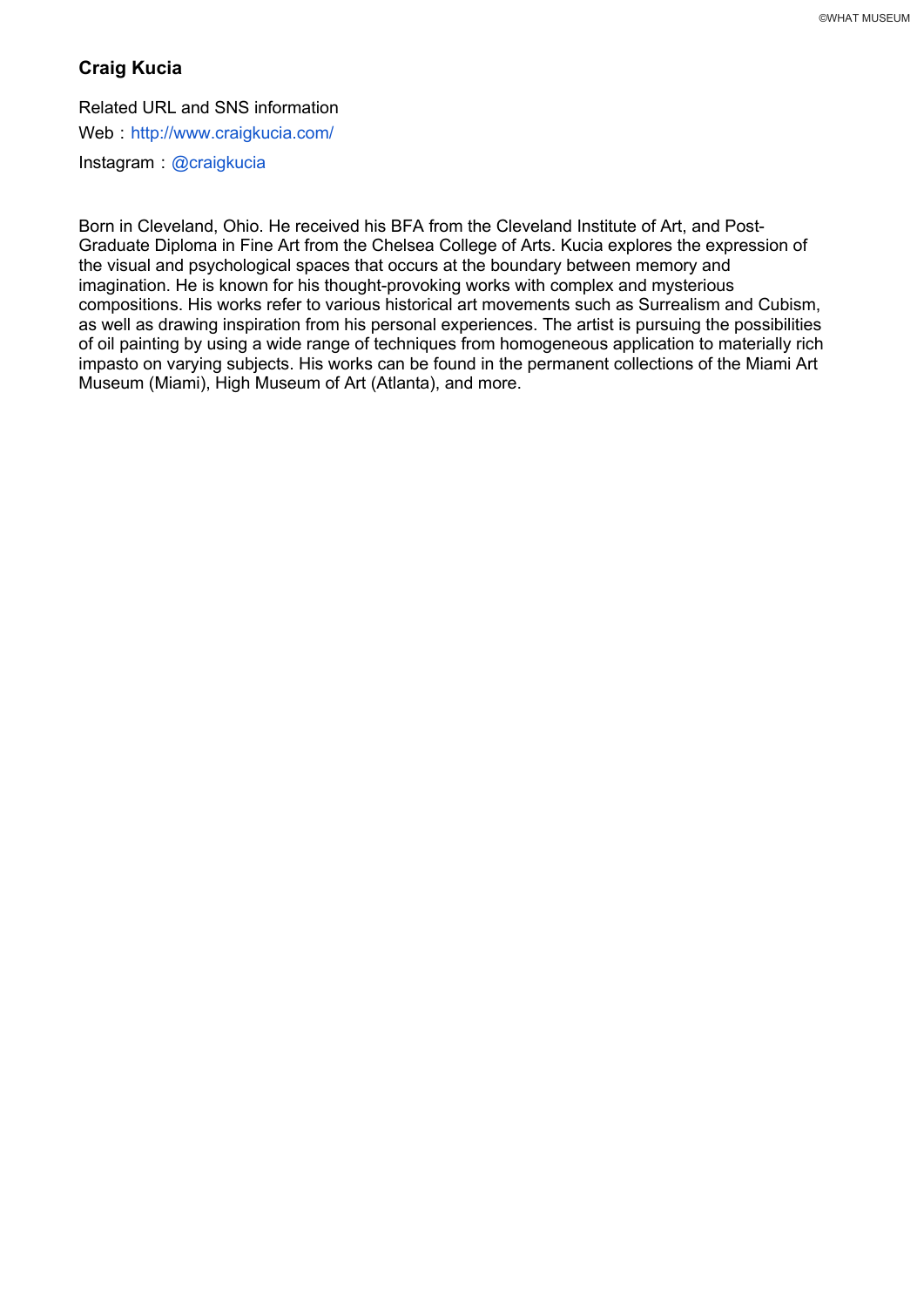# **Austin Lee**

Born 1983, Las Vegas, NV. Lives and works in Brooklyn, NY.

Austin Lee's exuberant paintings extend the history of Pop Art into the present day. Just as Andy Warhol used photo silkscreens to connect the practice of painting with the image-making technologies of the 1960s, Lee fuses digital techniques with traditional painting and sculptural processes to create a totally new type of contemporary work of art. Lee "humanizes" the digital, transforming images that begin as digital sketches into lush paintings and vibrant sculptures. His work becomes a bridge between the digital and physical world.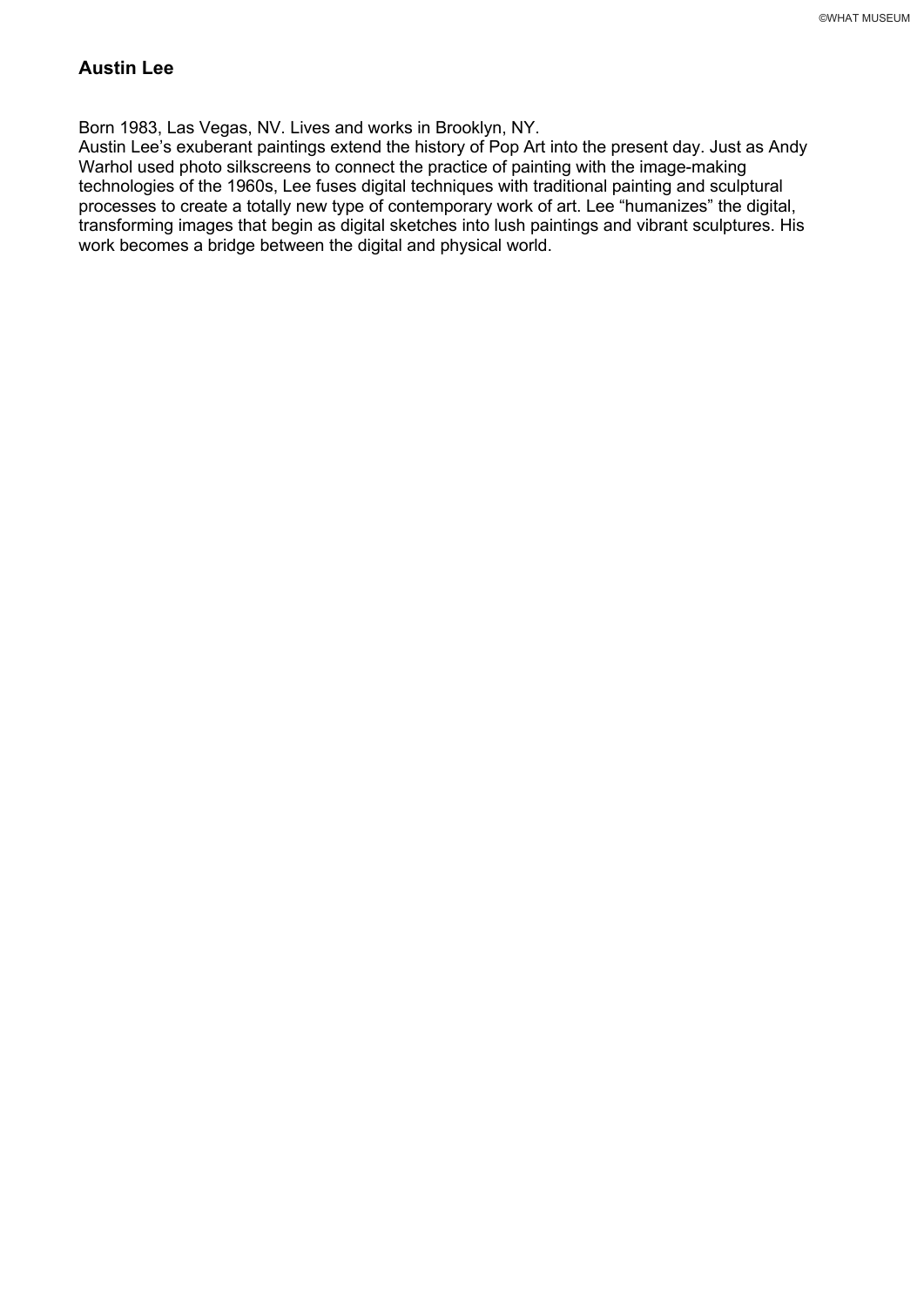# **Nate Lowman**

Related URL and SNS information Web: http://natelowman.net/

Born 1979 in Las Vegas, Nevada. Lives and works in New York.

For more information on selected solo exhibitions and major groups, see below. https://www.davidzwirner.com/-/media/davidzwirner/artists/natelowman/2022\_dz\_nl\_cv\_feb.pdf?la=en&rev=c5b80994ccc2432e80451ebabfddf6c4&hash=A9C7F 2EDB814BB71FDD4CAC534925662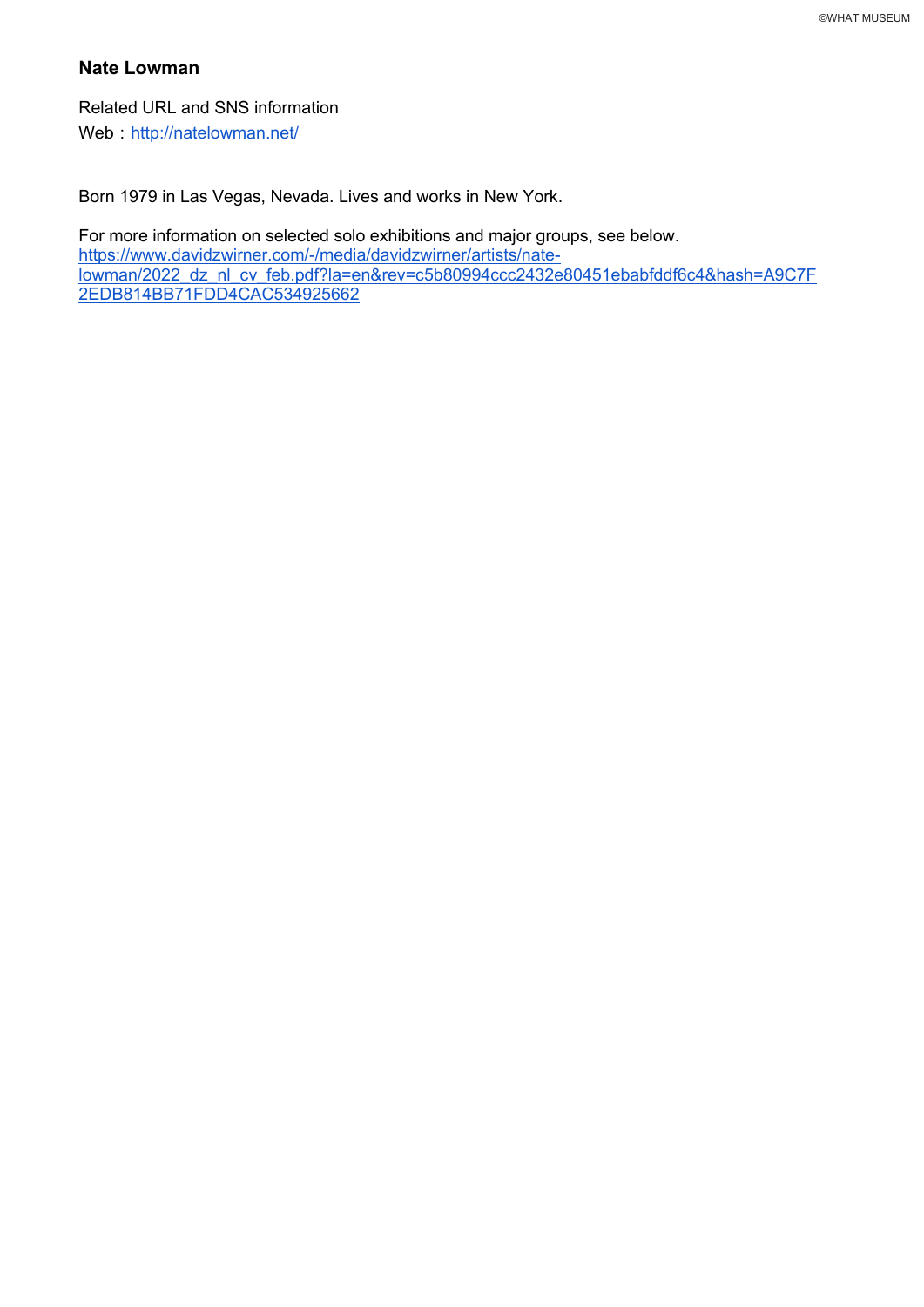# **Kasing Lung**

Related URL and SNS information Web: http://en.gallery-kaikaikiki.com/2020/10/bio\_kasing-lung/ Instagram: https://www.instagram.com/kasinglun

Born in Hong Kong in 1972. Kasing started his collaboration with How2work in Hong Kong by publishing a Chinese illustrated story book and a series of collectible figures in 2011. His first illustrated book in Chinese, "My Little Planet," was published in Taiwan in 2013. In 2014, he was invited by the publisher De Eenhoorn to collaborate with renowned storybook writer Brigitte Minne on a children's illustrated book Lizzy Wil Dansen, published in Belgium. In 2015, Kasing began producing the story series "The Monsters," which was strongly influenced by Nordic mythology. A series of figures of the same name has been released from How2Work, and among them, the rabbit ear character "Labubu" gained tremendous popularity and has been released in more than 300 colors, shapes and sizes. In recent years, the artist has focused on producing painting works based in Hong Kong and Belgium, and in 2020, he held his first solo exhibition, "THIS IS WHAT IT FEELS LIKE" at Hidari Zingaro in Tokyo.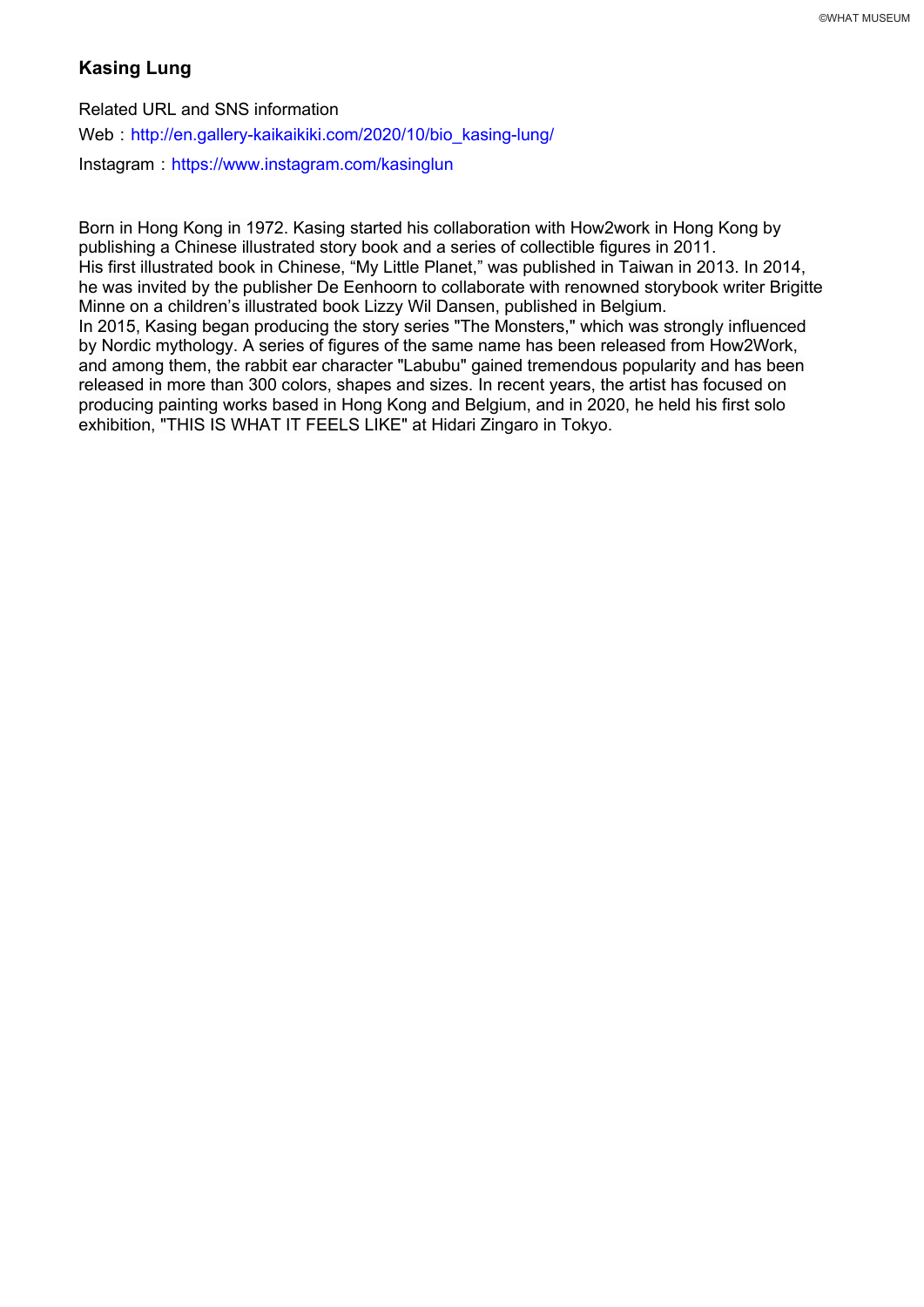Born in Cupa, Japan, in 1969. In 1996 Mr. graduated from the Sokei Academy of Fine Art & Design. As Takashi Murakami's foremost disciple, they have been together for more than 20 years. Mr. paints Japanese landscapes and girls in the style of anime and video game characters. In 2019, he worked in a collaboration with the fashion brand "Mira Mikati". He has been active not only in Japan but also overseas, holding solo exhibitions and participating in art fairs.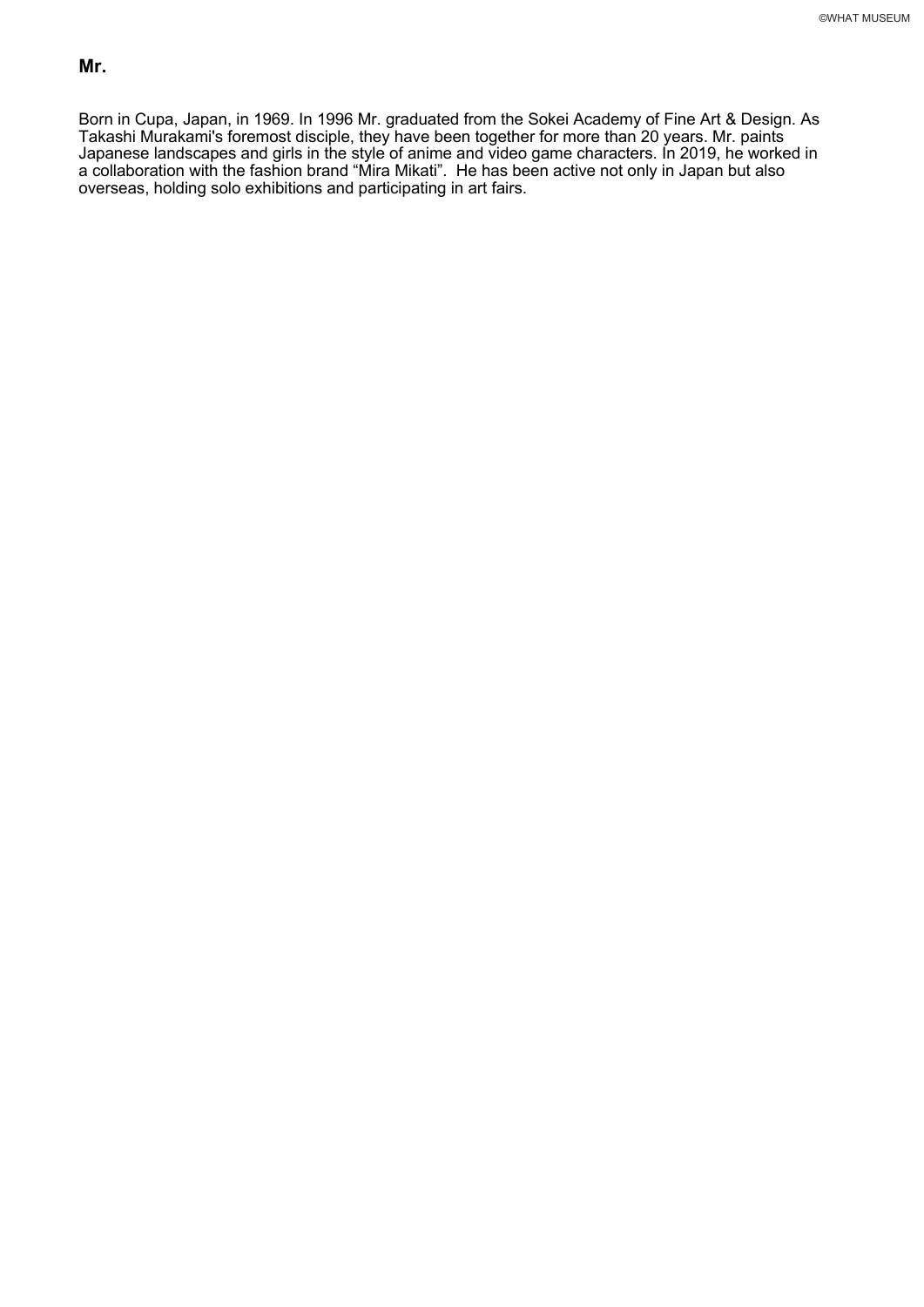## **Kohei Nawa**

Related URL and SNS information Web http://www.kohei-nawa.net/ Instagram: @nawa\_kohei

Nawa is a sculptor, the director of Sandwich Inc., and a professor at Kyoto University of the Arts. Born in 1975 and based in Kyoto. He received a PhD in Fine Art Sculpture from Kyoto City University of Arts in 2003. He has focused on the surface "skin" of sculpture as an interface connecting to the senses, with the concept of "cell" (cell and sphere), and has created a series of PixCell in 2002. Through adopting a flexible interpretation of the definition of sculpture, he induced a perceptual experience to the viewers that will reveal the physical properties of materials. In 2008, Nawa's Throne was on view beneath I.M. Pei's glass pyramids at the Louvre in Paris. In the same year, he held a solo exhibition Trans-figure at the PACE Palo Alto. In 2021, a performance art Planet [wanderer] in collaboration with Belgian choreographer and dancer Damian Jalet was performed in Europe. Also in 2018, his solo exhibition TORNSCAPE was held at SCAI THE BATHHOUSE.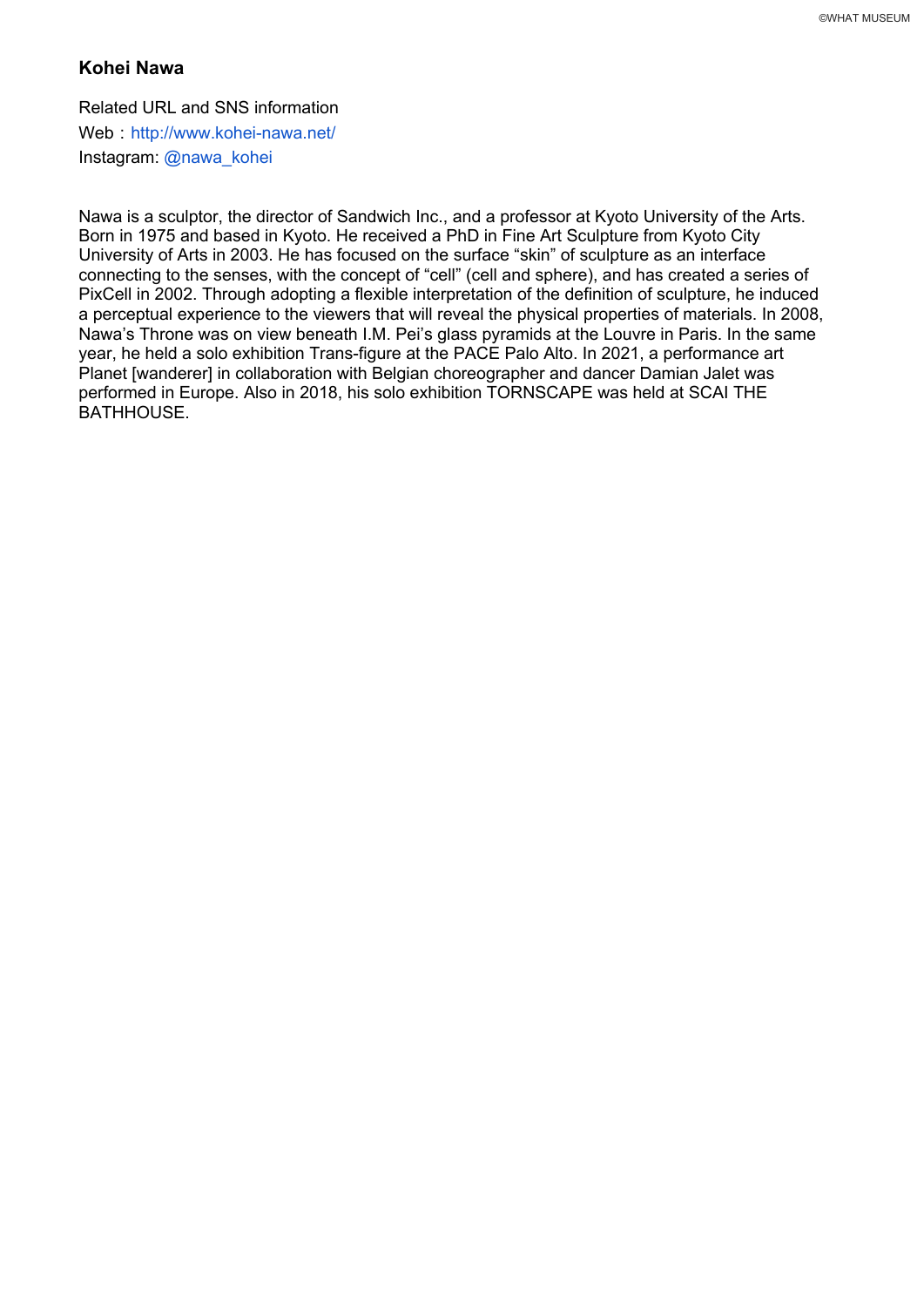#### **Mineo Okabe**

Born in Aichi Prefecture in 1919 as the grandson of the Kano family, which established a potteryrelated business and owned the right to mine clay, he learned the basics of pottery techniques from his grandfather, Kuwajiro Kano.

When he was a young boy, he studied clay, glaze, modeling, kiln building, and kiln firing in order to support the family while doing his schoolwork. In 1938, he was accepted into Tokyo University of Science, but dropped out and joined the army. After the war, he resumed creating pottery. He developed original techniques in Oribe, Shino, Kizeto, ash glaze, iron glaze, etc. He is known for his wide range of works, including Oribe and Shino works with rope patterns on the entire surface of the vessel. Okabe's work has been highly acclaimed for creating original form and vivid colors by using advanced techniques with modern touch. Okabe later focused on Blue Porcelain and created "Mineo-Seiji" and completed his series of Yohen Tenmoku. His works are acquired by the National Museum of Modern Art, Tokyo, the National Museum of Modern Art, Kyoto and others.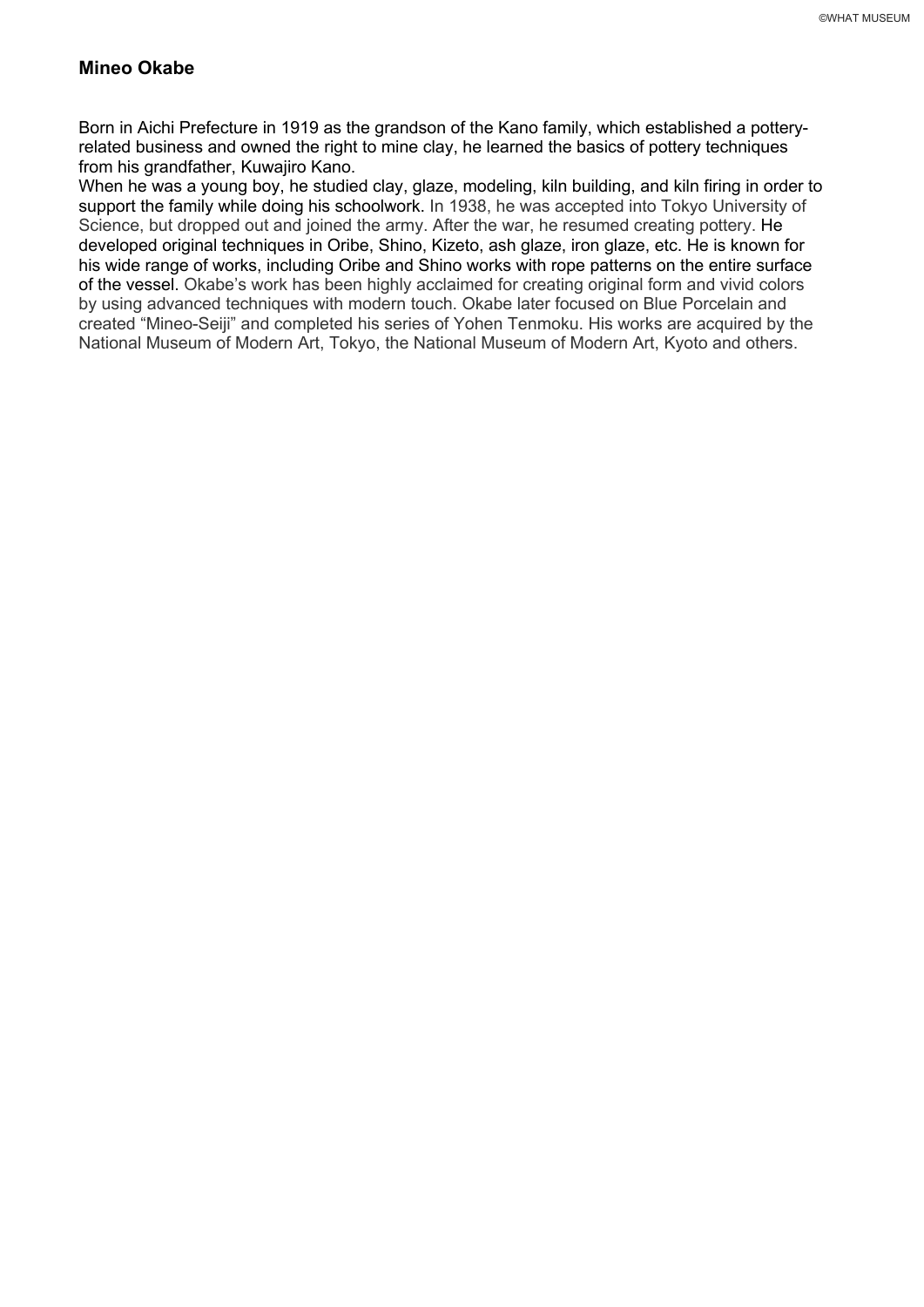## **Yasushi Oketani**

Born in Kyoto in 1968. He graduated from the Kansai University (Department of Engineering) in 1990, and completed Kyoto Prefectural School of Advanced Technical Ceramics Training in 1991. He gained recognition as a pioneer of Yohentenmoku tea bowls artist and has created *Tenmoku* tea bowls such as Yutekitenmoku, Nogimetenmoku*, Togosan, Kakitenmoku*, as well as celadon porcelain and Ido tea bowls. The Yohentenmoku tea bowl is regarded as the highest peak of Chinese *Tenmoku* tea bowls, which was made in China during the Southern Song dynasty, and it is believed that only three in the world have survived. Oketani studied the production methods of the Southern Song dynasty from 800 years ago and he succeeded in reproducing them after repeated experiments. Oketani's Yohentenmoku changes color in various ways with light source and angle of light, like the national treasure Yohentenmoku, Inaba Tenmoku*,* and its fantastic brilliance fascinates many people.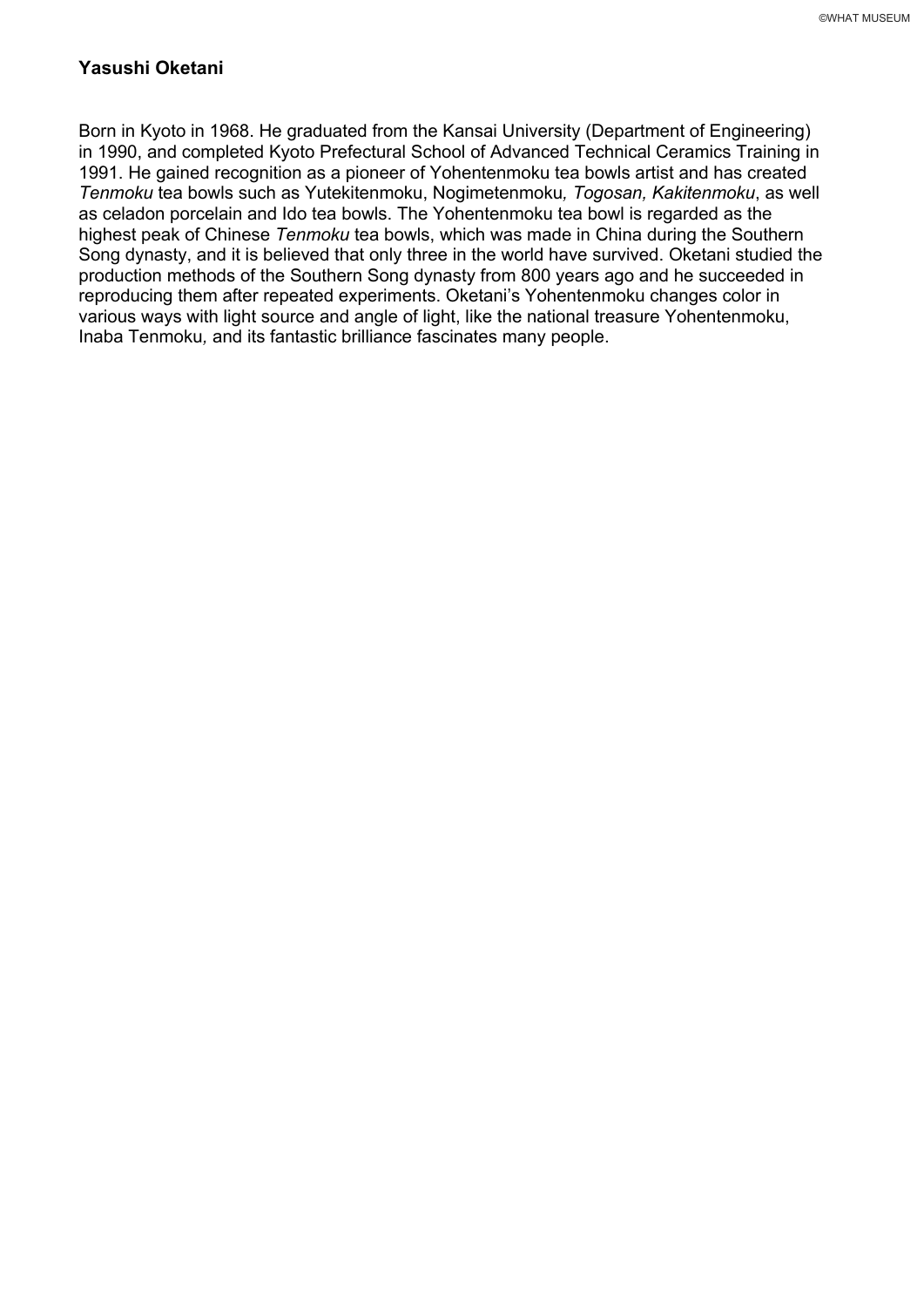# **Adam Pendleton**

Related URL and SNS information Web : http://adampendleton.net/ Instagram : @pendleton.adam

Adam Pendleton (b. 1984, Richmond, Virginia), lives and works in New York. Working in a range of mediums including painting, collage, installation, and video, Pendleton uses language as a primary material, recontextualizing text and image to refigure contemporary and historical narratives. His work is held in numerous public collections, including The Museum of Modern Art, New York; the Solomon R. Guggenheim Museum, New York; the Studio Museum in Harlem, New York; the Carnegie Museum of Art, Pittsburgh; the Dallas Museum of Art; the Museum of Contemporary Art, Chicago; the Museum of Contemporary Art, San Diego; the National Gallery of Canada, Ottowa; and Tate Modern, London.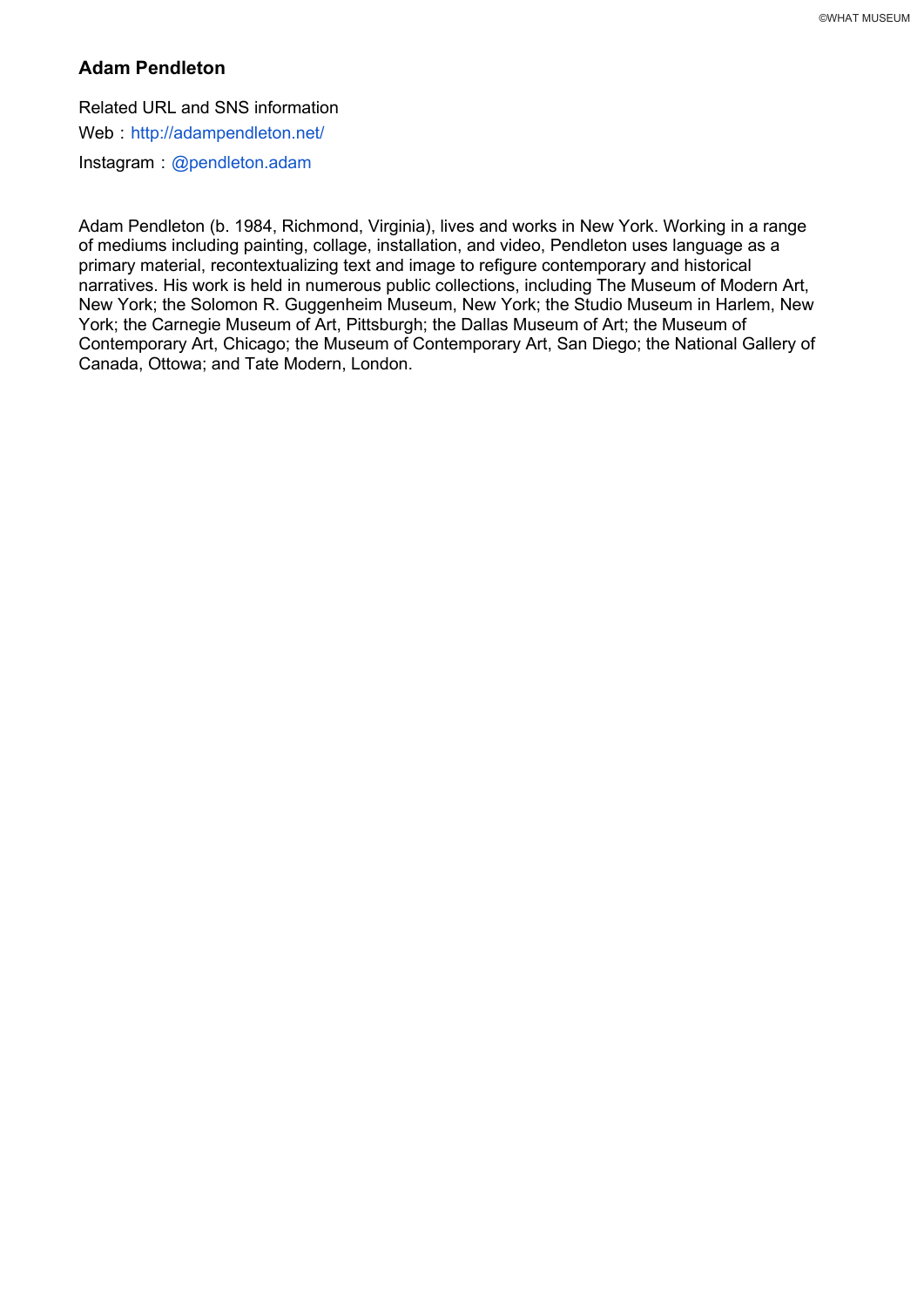#### **Jennifer Rochlin**

Related URL and SNS information Web : http://www.jennifer-rochlin.com/ Web: https://www.makigallery.com/artists/3623/

Instagram : @jenniferrochlin

Born in 1968, Rochlin grew up in Baltimore, Maryland and is currently based in Los Angeles. She earned her MFA in painting from the School of the Art Institute of Chicago in 1989 and she eventually started experimenting with painting from canvas to clay after being inspired by a ceramic program that she was developing at a local school. She gradually became more interested in how the three-dimensional vessels affected the story she depicts, and eventually they enfolded her narrative. Pots are constructed with the coil of clays leaving traces of Rochlin's hand on the surface of the clay. Her pots are in distinctive shapes and they are echoing motifs, weaving a story in three-dimensional space. She often takes up California's fresh and vital plants and animals, pop culture, decorative patterns, personal narratives as motifs and in recent years, she refers to art history such as Sandro Botticelli's The Birth of Venus which brings a new context to a significant value that global shared. Rochlin's work draws out the best aspects of both twodimensional paintings and three-dimensional pottery and it has won great acclaim for its richness of expression.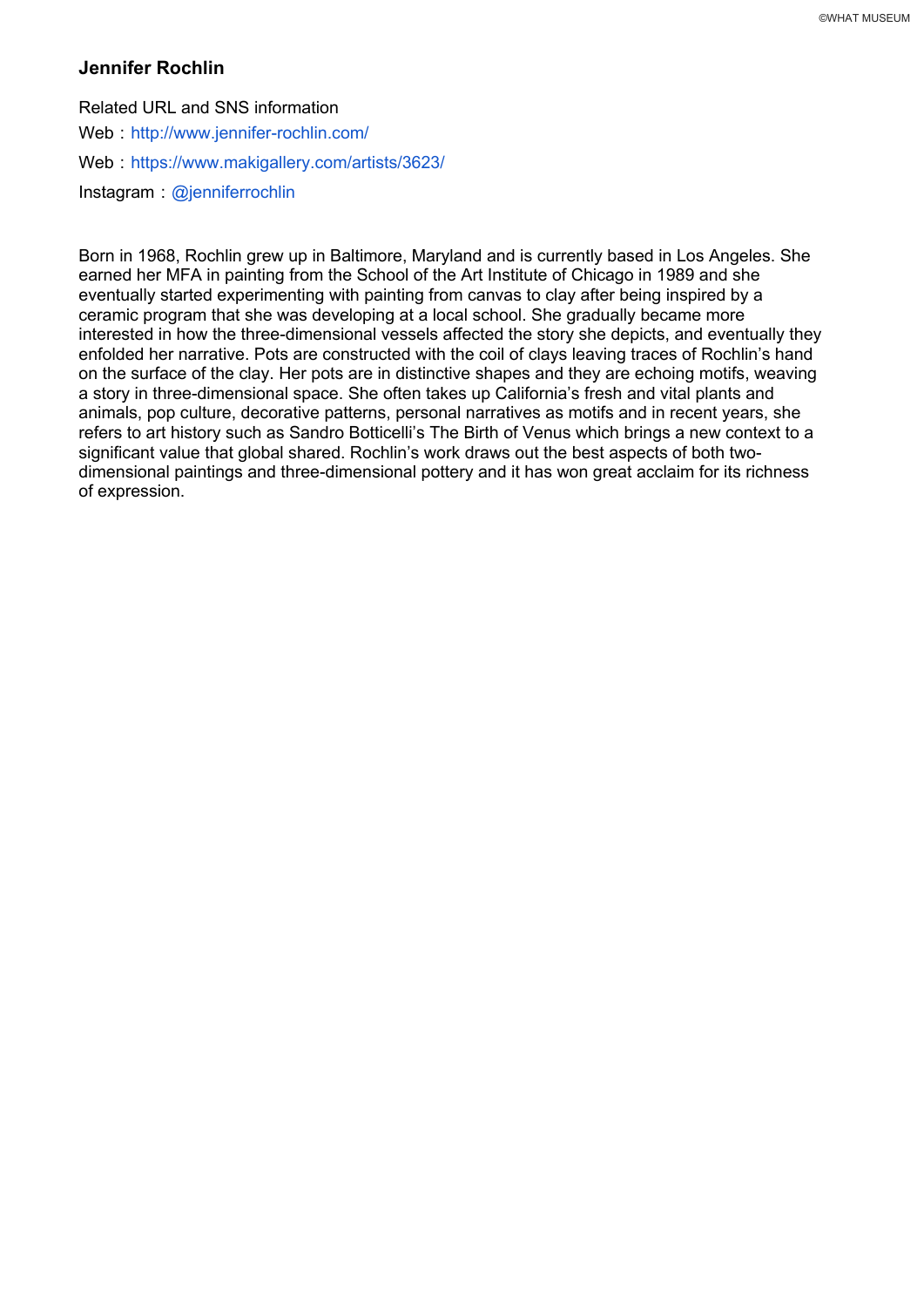# **Sounsai Sakaguchi**

Born in Osaka in 1899. His real name is Kaname. He was an apprentice of Chikuunsai Tanabe I (1877-1937) at the age of 15, and became independent when he was 24. Sakaguchi had a wellearned reputation from his earlier years for his outstanding techniques and creative designs. His work was selected for the 10<sup>th</sup> Imperial Fine Art Exhibition in 1929 as the first bamboo craft artist. The work, Fruit Basket "Suigetsu"*,* is the very first bamboo craft recognized as art. Since then, his works were selected many times for the Imperial Fine Art Exhibition, Bunen Exhibition and Nitten Exhibition. He moved to Fukuchiyama, Kyoto, after his neighborhood, Sakai, Osaka suffered from an air-raid in 1945. He taught the next generations of bamboo artists at the Hyogo Prefectural Vocational Training Institute for the next seven years. The artist's works are acquired by both domestic and abroad museums including the Metropolitan Museum of Art, New York, and Asian Art Museum of San Francisco.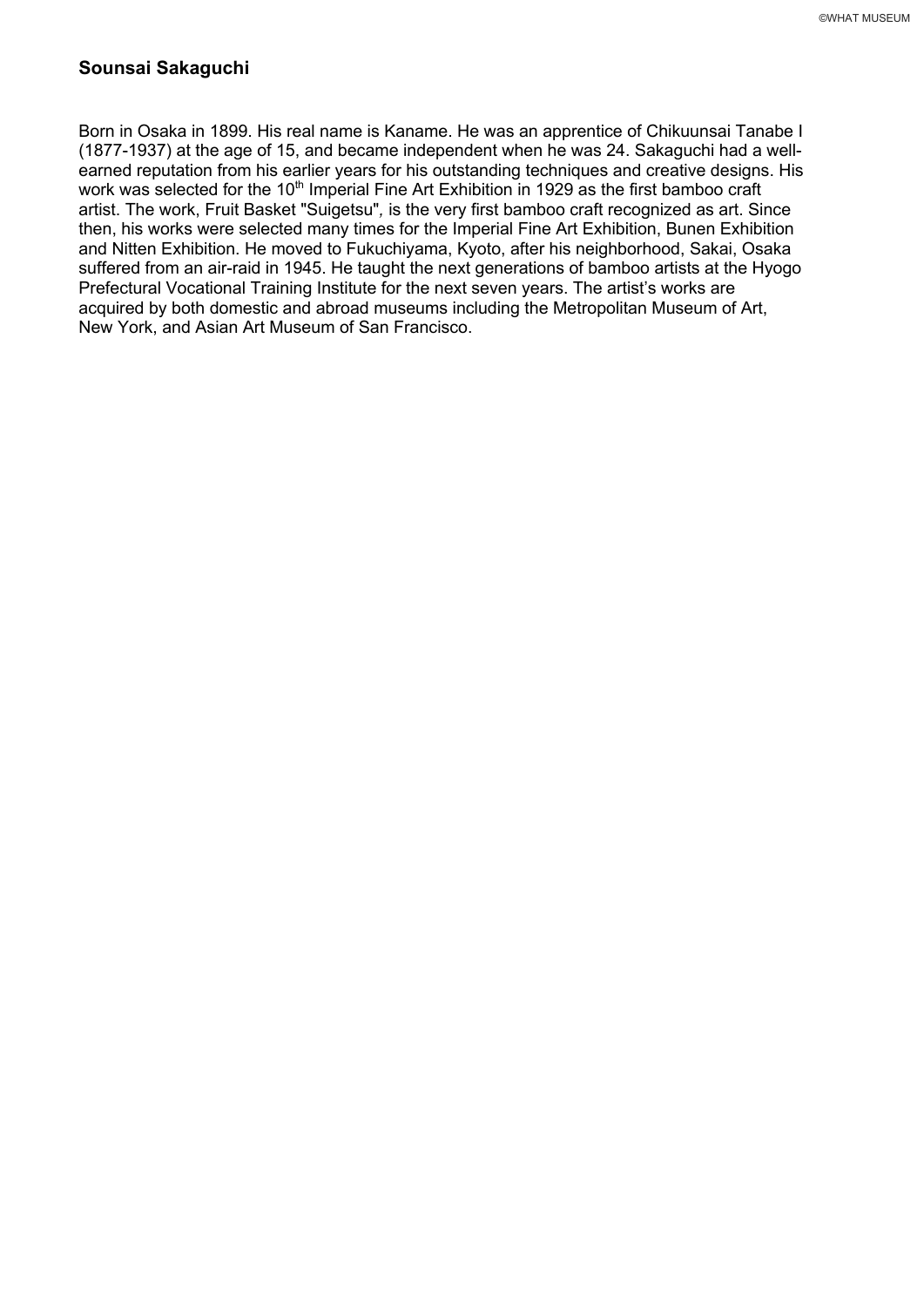## **Tschabalala Self**

Related URL and SNS information

Web https://tschabalalaself.com/

Instagram @tschabalalaself

Born in 1990 in Harlem, New York, USA. Self majored in painting and printmaking at Yale School of Art and received her Master of Fine Arts in 2015. Self had her first solo exhibition "Head over Heels" at Schur-Narula, Berlin in the same year. The following year, in 2016, her solo exhibition at Thierry Goldberg (New York) received high praise and attention in a review in the New York Times. Self is known for her colorful collages of African-American women, which combine drawings, hand-printed fabric, and embroidery. Her work is in public and private collections, including the Hammer Museum (Los Angeles), the Pérez Art Museum Miami, and the JPMorgan Chase Art Collection.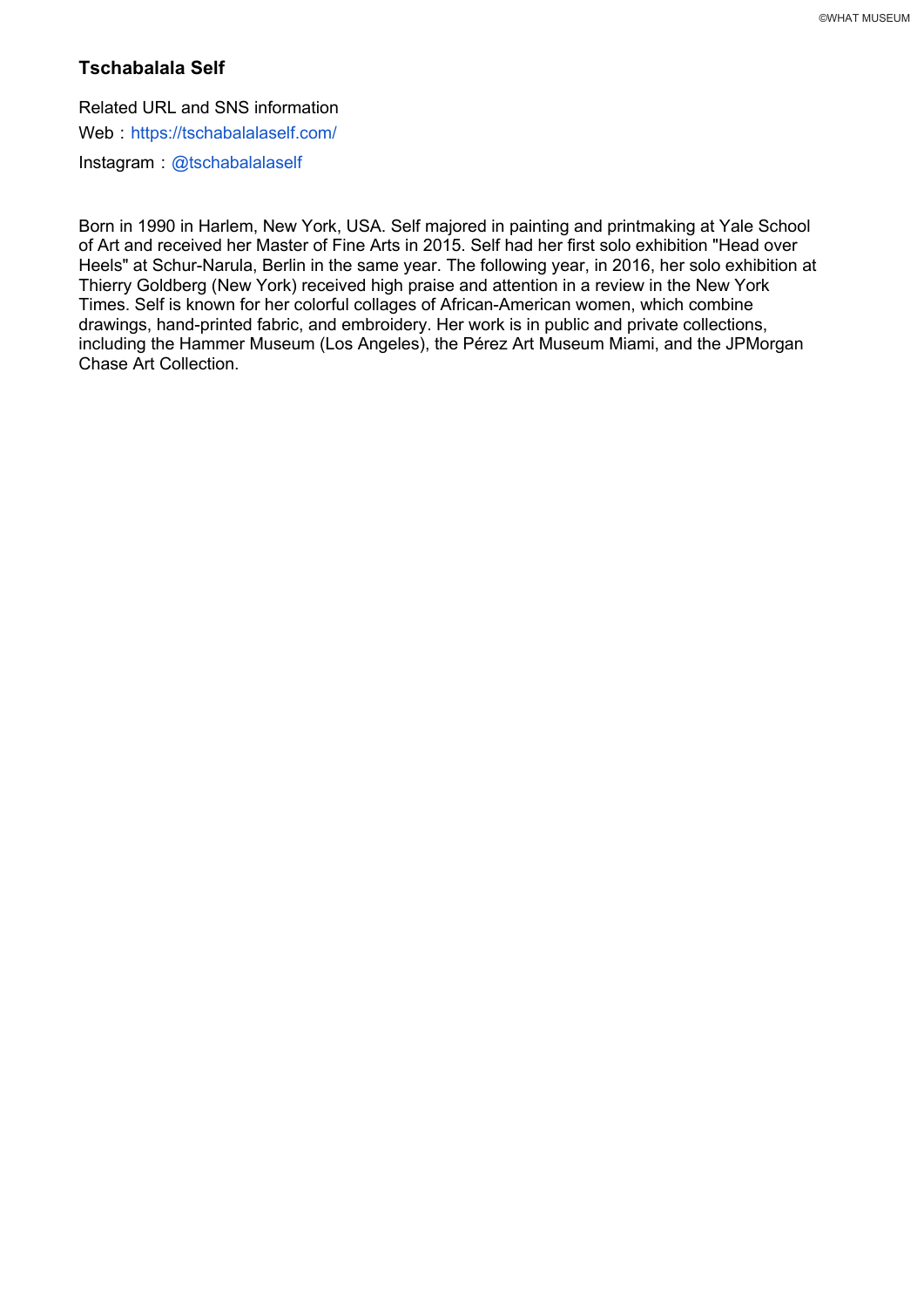# **Mungo Thomson**

Related URL and SNS information

Web : https://mungothomson.com/

Web: https://www.makigallery.com/artists/1011/

Twitter: @MungoThomson

 $Instant:$  @mungothomson

Born in 1969 in Davis, California. He received his BA from the University of California, Santa Cruz and received an MFA from UCLA Interdisciplinary Studio. His works include blending film, sound, sculpture and publication or archive materials, maintaining relation with them as the concept, known for creating works that overthrow convention and perceptions. In 2019, the artist held his first solo exhibition, Rods and Cones at MASAHIRO MAKI GALLERY (now MAKI Gallery). Since then, he has been holding solo exhibitions such as Archives (MAKI Gallery, 2020), Nagori Yuki (Isetan Shinjuku, 2021) and drawing attention.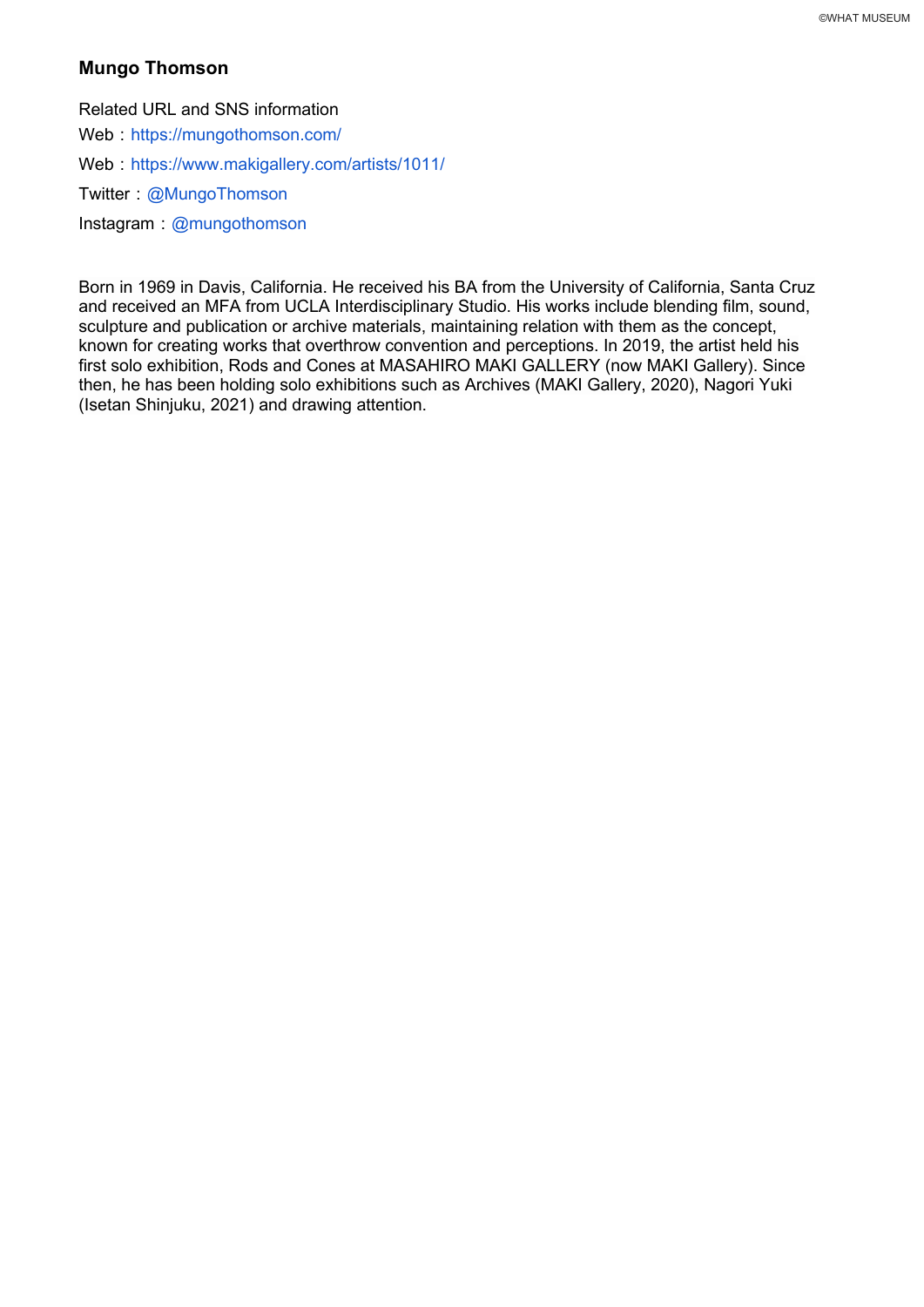# **TIDE**

Related URL and SNS information

Web: https://henkyo.jp/artist/tide/

Born in 1984. He is a self-taught artist who began painting after being inspired by the Japanese manga artist and historian, Shigeru Mizuki during his stay in Australia in his early 20s. In 2009 he returned to Tokyo and started his career as an artist.